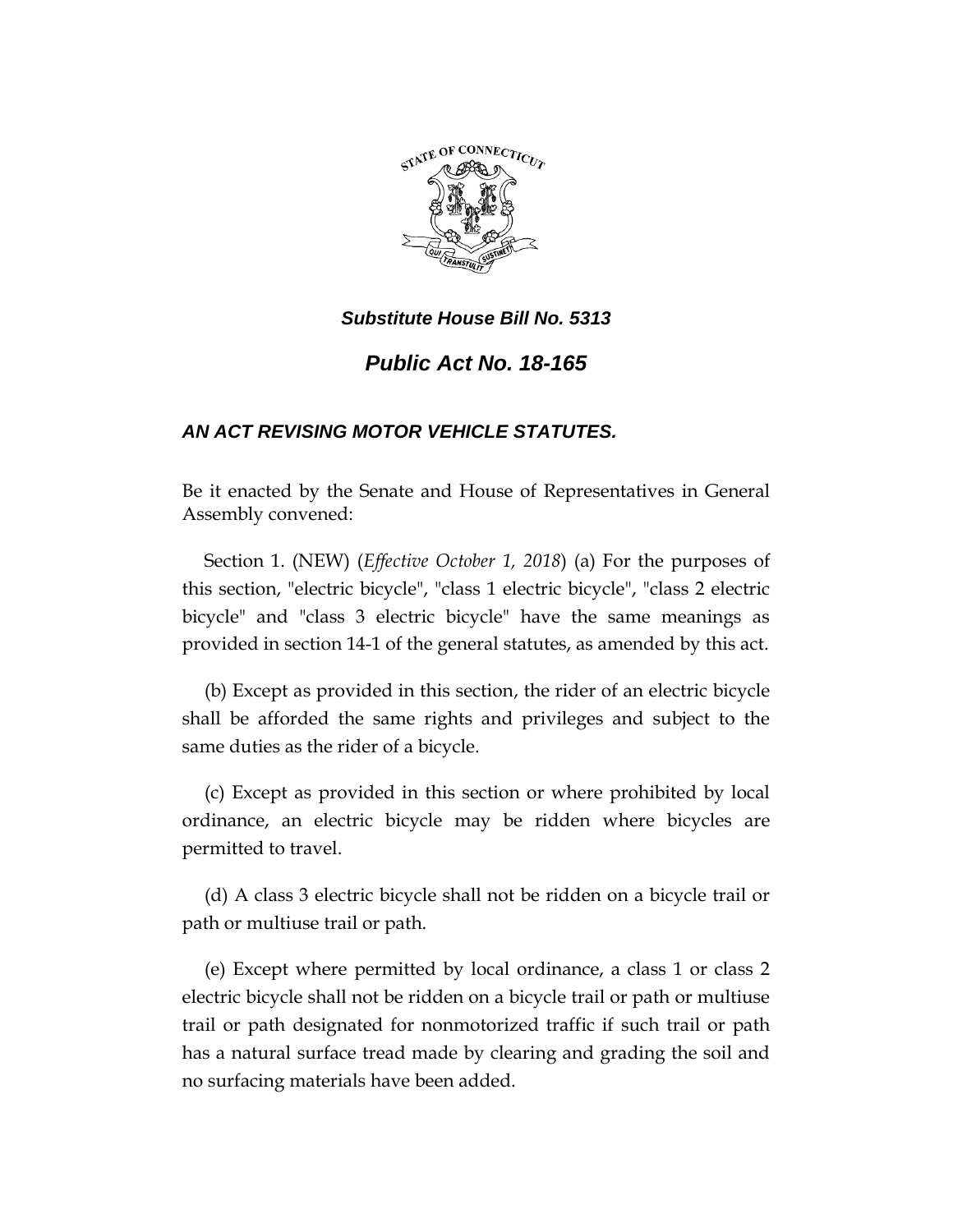(f) No person under the age of sixteen shall ride a class 3 electric bicycle. Any person under the age of sixteen may sit as a passenger on a class 3 electric bicycle provided such bicycle is equipped or designed to carry a passenger.

(g) No person shall ride or sit as a passenger on an electric bicycle unless such person is wearing protective headgear that conforms to the minimum specifications established for bicycle helmets by the United States Consumer Product Safety Commission or the American Society for Testing and Materials.

(h) The provisions of subsections (c), (d) and (e) of this section shall not apply to any police officer, firefighter or emergency medical technician engaged in the performance of the duties of such officer, firefighter or technician.

Sec. 2. (NEW) (*Effective October 1, 2018*) On and after January 1, 2019, any manufacturer of electric bicycles offered for sale in this state shall (1) ensure that such electric bicycles comply with all relevant requirements for bicycles established pursuant to 16 CFR 1512; (2) affix a conspicuous label to each electric bicycle that contains the classification, maximum speed and motor wattage of such electric bicycle; (3) equip each class 3 electric bicycle with a speedometer that displays the speed at which such class 3 electric bicycle is traveling in miles per hour; and (4) ensure that (A) the motor of each class 1 electric bicycle disengages when the rider of such electric bicycle stops pedaling or such electric bicycle reaches the speed of twenty miles per hour, (B) the motor of each class 2 electric bicycle disengages when the brakes of such electric bicycle are applied or such electric bicycle reaches the speed of twenty miles per hour, and (C) the motor of each class 3 electric bicycle disengages when the rider of such electric bicycle stops pedaling or such electric bicycle reaches the speed of twenty-eight miles per hour.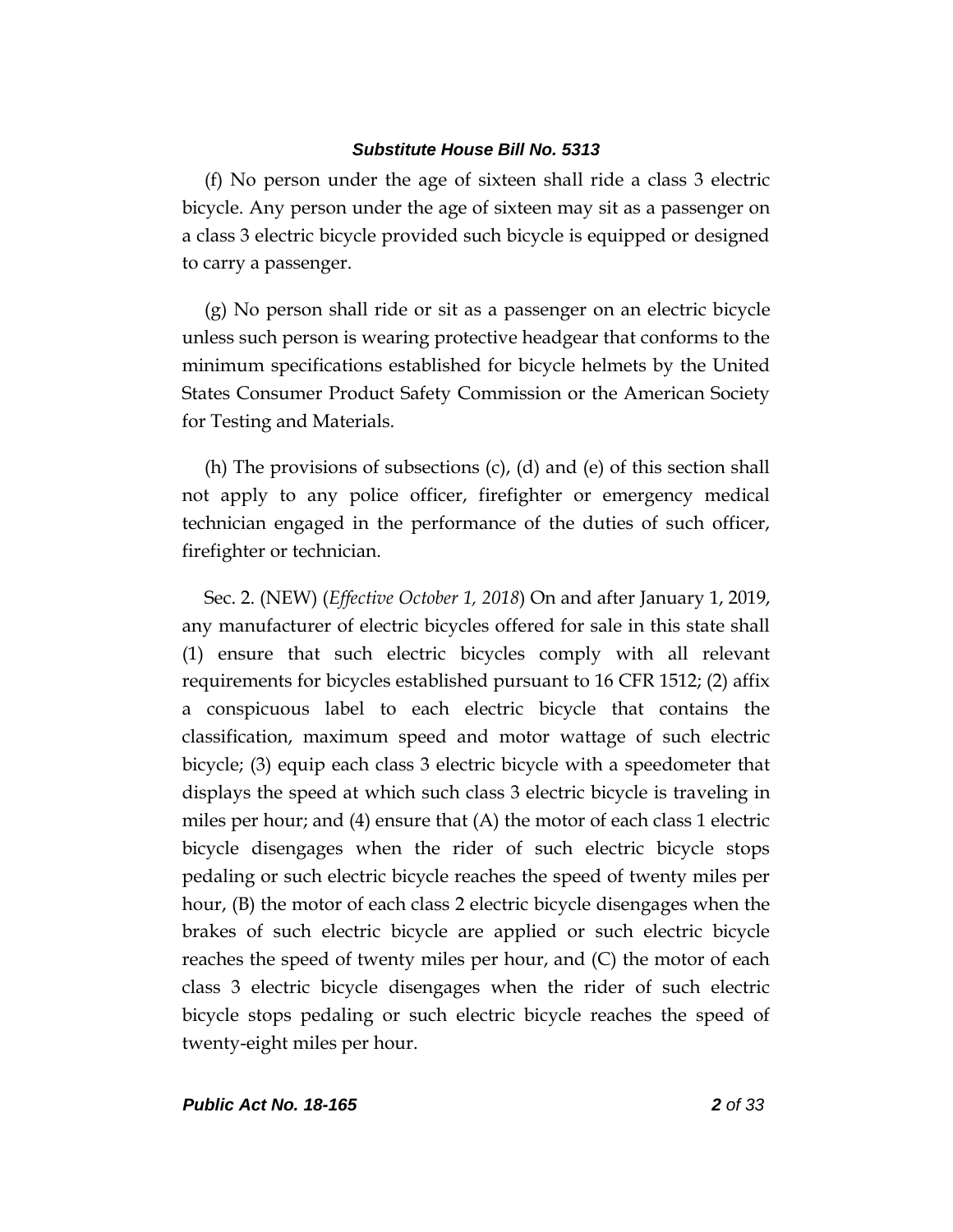Sec. 3. Section 14-1 of the 2018 supplement to the general statutes is repealed and the following is substituted in lieu thereof (*Effective October 1, 2018*):

Terms used in this chapter, sections 1 and 2 of this act and this section shall be construed as follows, unless another construction is clearly apparent from the language or context in which the term is used or unless the construction is inconsistent with the manifest intention of the General Assembly:

(1) "Activity vehicle" means a student transportation vehicle that is used to transport students in connection with school-sponsored events and activities, but is not used to transport students to and from school;

(2) "Agricultural tractor" means a tractor or other form of nonmuscular motive power used for transporting, hauling, plowing, cultivating, planting, harvesting, reaping or other agricultural purposes on any farm or other private property, or used for the purpose of transporting, from one farm to another, agricultural implements and farm products, provided the agricultural tractor is not used on any highway for transporting a pay load or for some other commercial purpose;

(3) "Antique, rare or special interest motor vehicle" means a motor vehicle twenty years old or older which is being preserved because of historic interest and which is not altered or modified from the original manufacturer's specifications;

(4) "Apparent candle power" means an illumination equal to the normal illumination in foot candles produced by any lamp or lamps, divided by the square of the distance in feet between the lamp or lamps and the point at which the measurement is made;

*Public Act No. 18-165 3 of 33* (5) "Authorized emergency vehicle" means (A) a fire department vehicle, (B) a police vehicle, or (C) a public service company or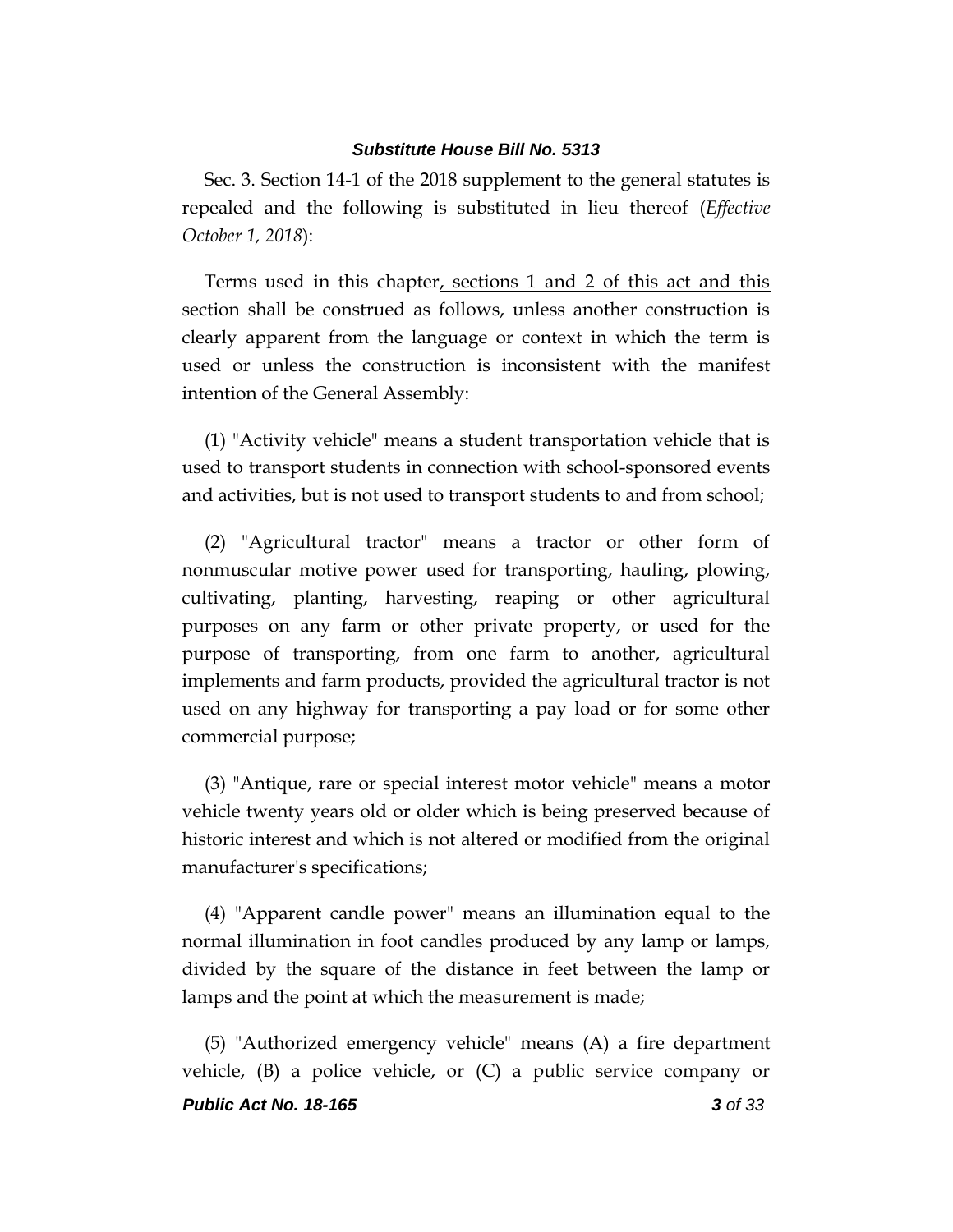municipal department ambulance or emergency vehicle designated or authorized for use as an authorized emergency vehicle by the commissioner;

(6) "Autocycle" means a motor vehicle that meets the requirements of a motorcycle under 49 CFR Part 571, and (A) does not have more than three wheels in contact with the ground, (B) is designed to be controlled with a steering wheel and foot pedals for acceleration, braking or shifting, (C) has a seat or seats that are fully or partially enclosed and in which the occupants sit with their legs forward, and (D) is equipped with safety belts, in accordance with section 14-100a, for all occupants;

(7) "Auxiliary driving lamp" means an additional lighting device on a motor vehicle used primarily to supplement the general illumination in front of a motor vehicle provided by the motor vehicle's head lamps;

(8) "Bulb" means a light source consisting of a glass bulb containing a filament or substance capable of being electrically maintained at incandescence;

(9) "Camp trailer" includes any trailer designed for living or sleeping purposes and used exclusively for camping or recreational purposes;

(10) "Camp trailer registration" means the type of registration issued to any trailer that is for nonbusiness use and is limited to camp trailers and utility trailers;

(11) "Camp vehicle" means any motor vehicle that is regularly used to transport persons under eighteen years of age in connection with the activities of any youth camp, as defined in section 19a-420;

(12) "Camper" means any motor vehicle designed or permanently altered in such a way as to provide temporary living quarters for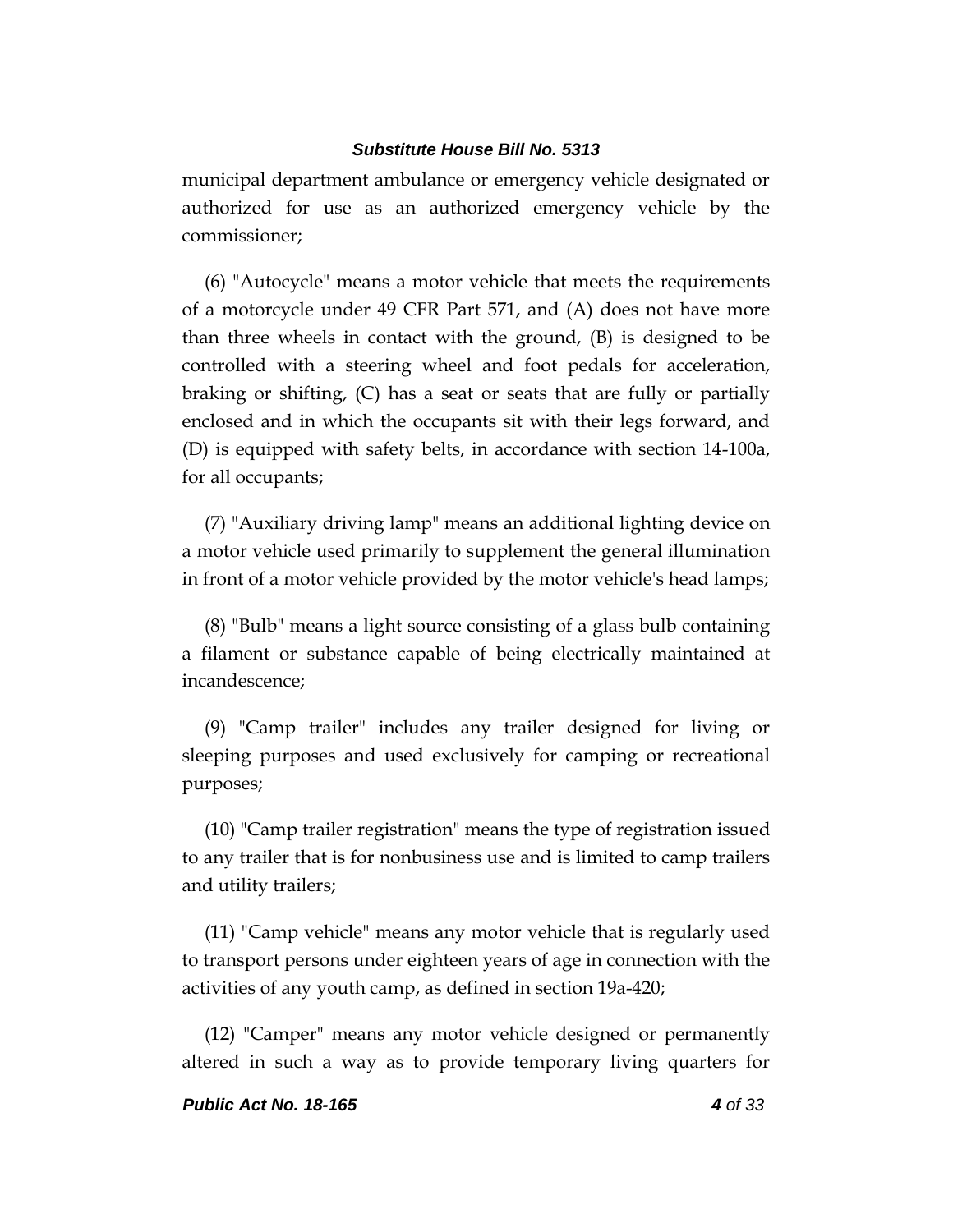travel, camping or recreational purposes;

(13) "Class 1 electric bicycle" means an electric bicycle equipped with a motor that engages only when the rider operates the electric bicycle's foot pedals, and disengages when the rider stops pedaling or such electric bicycle reaches the speed of twenty miles per hour;

(14) "Class 2 electric bicycle" means an electric bicycle equipped with a motor that may be used exclusively to propel the electric bicycle, and disengages when the brakes are applied or such electric bicycle reaches the speed of twenty miles per hour;

(15) "Class 3 electric bicycle" means an electric bicycle equipped with a motor that engages only when the rider operates the electric bicycle's foot pedals, and disengages when the rider stops pedaling or such electric bicycle reaches the speed of twenty-eight miles per hour;

**[**(13)**]** (16) "Combination registration" means the type of registration issued to a motor vehicle used for both private passenger and commercial purposes if such vehicle does not have a gross vehicle weight rating in excess of twelve thousand five hundred pounds;

**[**(14)**]** (17) "Commercial driver's license" or "CDL" means a license issued to an individual in accordance with the provisions of sections 14-44a to 14-44m, inclusive, which authorizes such individual to drive a commercial motor vehicle;

**[**(15)**]** (18) "Commercial driver's license information system" or "CDLIS" means the national database of holders of commercial driver's licenses established by the Federal Motor Carrier Safety Administration pursuant to Section 12007 of the Commercial Motor Vehicle Safety Act of 1986;

**[**(16)**]** (19) "Commercial motor vehicle" means a vehicle designed or used to transport passengers or property, except a vehicle used for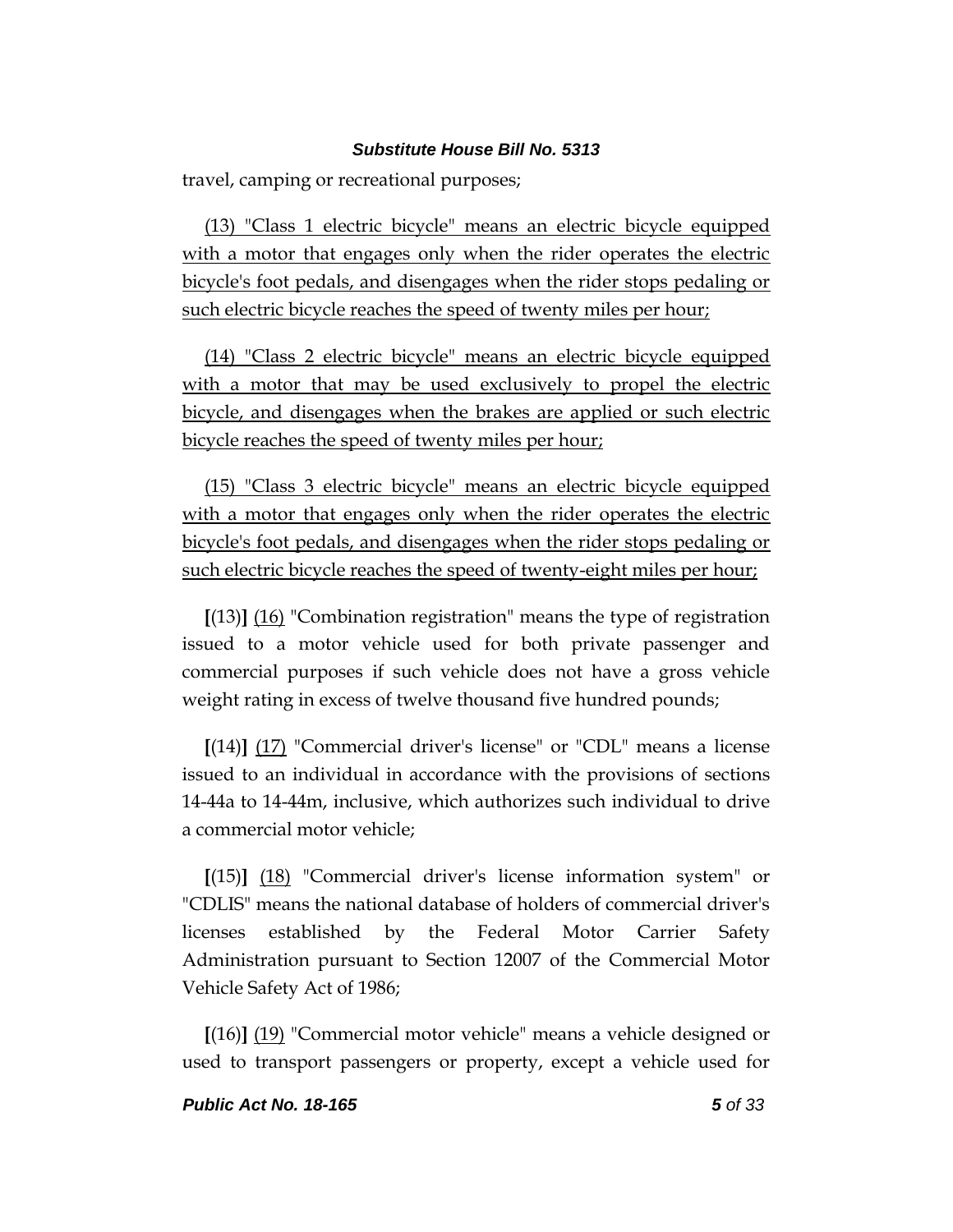farming purposes in accordance with 49 CFR 383.3(d), fire fighting apparatus or an emergency vehicle, as defined in section 14-283, or a recreational vehicle in private use, which (A) has a gross vehicle weight rating of twenty-six thousand and one pounds or more, or a gross combination weight rating of twenty-six thousand and one pounds or more, inclusive of a towed unit or units with a gross vehicle weight rating of more than ten thousand pounds; (B) is designed to transport sixteen or more passengers, including the driver, or is designed to transport more than ten passengers, including the driver, and is used to transport students under the age of twenty-one years to and from school; or (C) is transporting hazardous materials and is required to be placarded in accordance with 49 CFR 172, Subpart F, as amended, or any quantity of a material listed as a select agent or toxin in 42 CFR Part 73;

**[**(17)**]** (20) "Commercial registration" means the type of registration required for any motor vehicle designed or used to transport merchandise, freight or persons in connection with any business enterprise, unless a more specific type of registration is authorized and issued by the commissioner for such class of vehicle;

**[**(18)**]** (21) "Commercial trailer" means a trailer used in the conduct of a business to transport freight, materials or equipment whether or not permanently affixed to the bed of the trailer;

**[**(19)**]** (22) "Commercial trailer registration" means the type of registration issued to any commercial trailer;

**[**(20)**]** (23) "Commissioner" includes the Commissioner of Motor Vehicles and any assistant to the Commissioner of Motor Vehicles who is designated and authorized by, and who is acting for, the Commissioner of Motor Vehicles under a designation; except that the deputy commissioners of motor vehicles and the Attorney General are deemed, unless the Commissioner of Motor Vehicles otherwise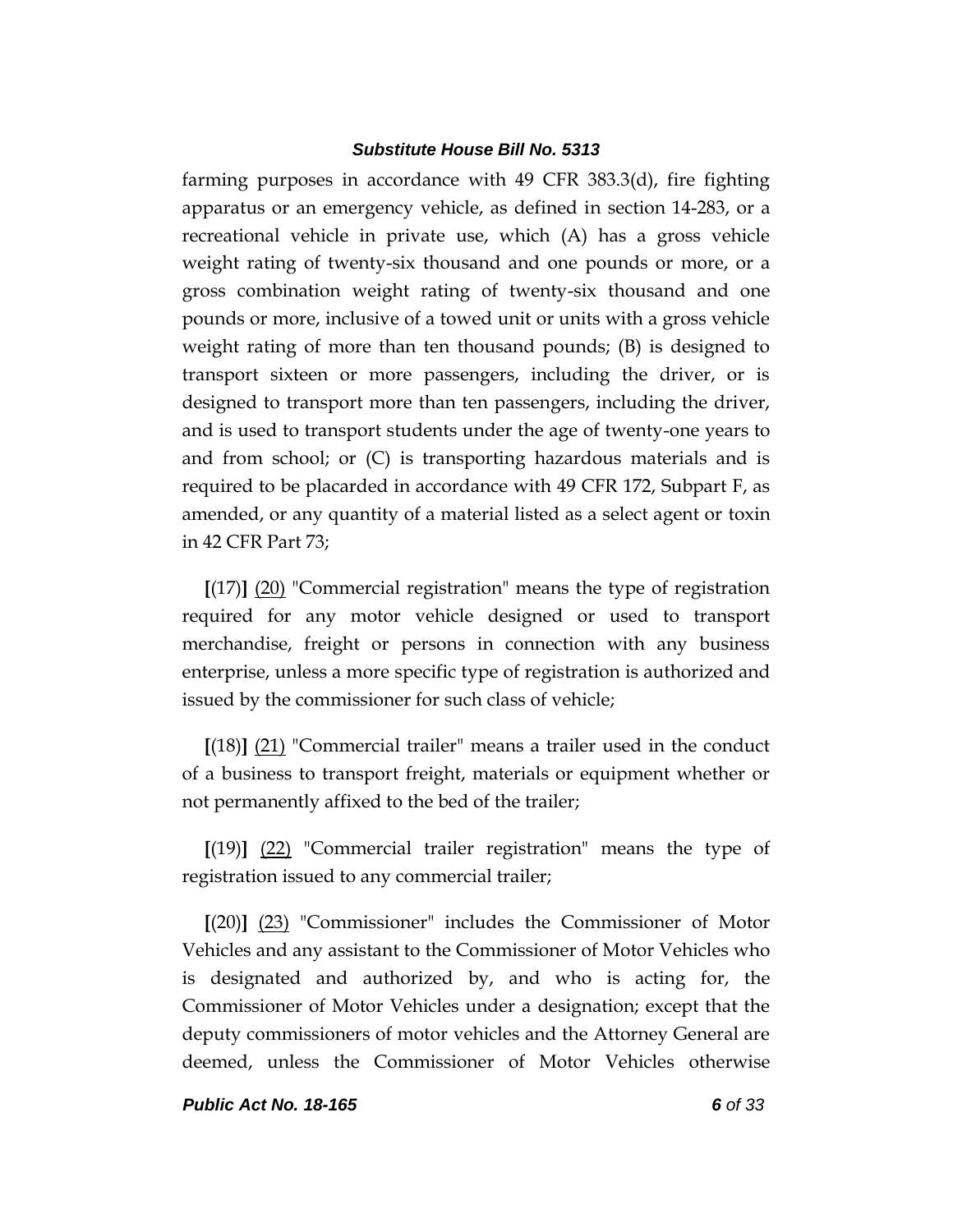provides, to be designated and authorized by, and acting for, the Commissioner of Motor Vehicles under a designation;

**[**(21)**]** (24) "Controlled substance" has the same meaning as in section 21a-240 and the federal laws and regulations incorporated in chapter 420b;

**[**(22)**]** (25) "Conviction" means an unvacated adjudication of guilt, or a determination that a person has violated or failed to comply with the law in a court of original jurisdiction or an authorized administrative tribunal, an unvacated forfeiture of bail or collateral deposited to secure the person's appearance in court, the payment of a fine or court cost, or violation of a condition of release without bail, regardless of whether or not the penalty is rebated, suspended or probated;

**[**(23)**]** (26) "Dealer" includes any person actively engaged in buying, selling or exchanging motor vehicles or trailers who has an established place of business in this state and who may, incidental to such business, repair motor vehicles or trailers, or cause them to be repaired by persons in his or her employ;

**[**(24)**]** (27) "Disqualification" means a withdrawal of the privilege to drive a commercial motor vehicle, which occurs as a result of (A) any suspension, revocation, or cancellation by the commissioner of the privilege to operate a motor vehicle; (B) a determination by the Federal Highway Administration, under the rules of practice for motor carrier safety contained in 49 CFR 386, as amended, that a person is no longer qualified to operate a commercial motor vehicle under the standards of 49 CFR 391, as amended; or (C) the loss of qualification which follows any of the convictions or administrative actions specified in section 14- 44k;

**[**(25)**]** (28) "Drive" means to drive, operate or be in physical control of a motor vehicle, including a motor vehicle being towed by another;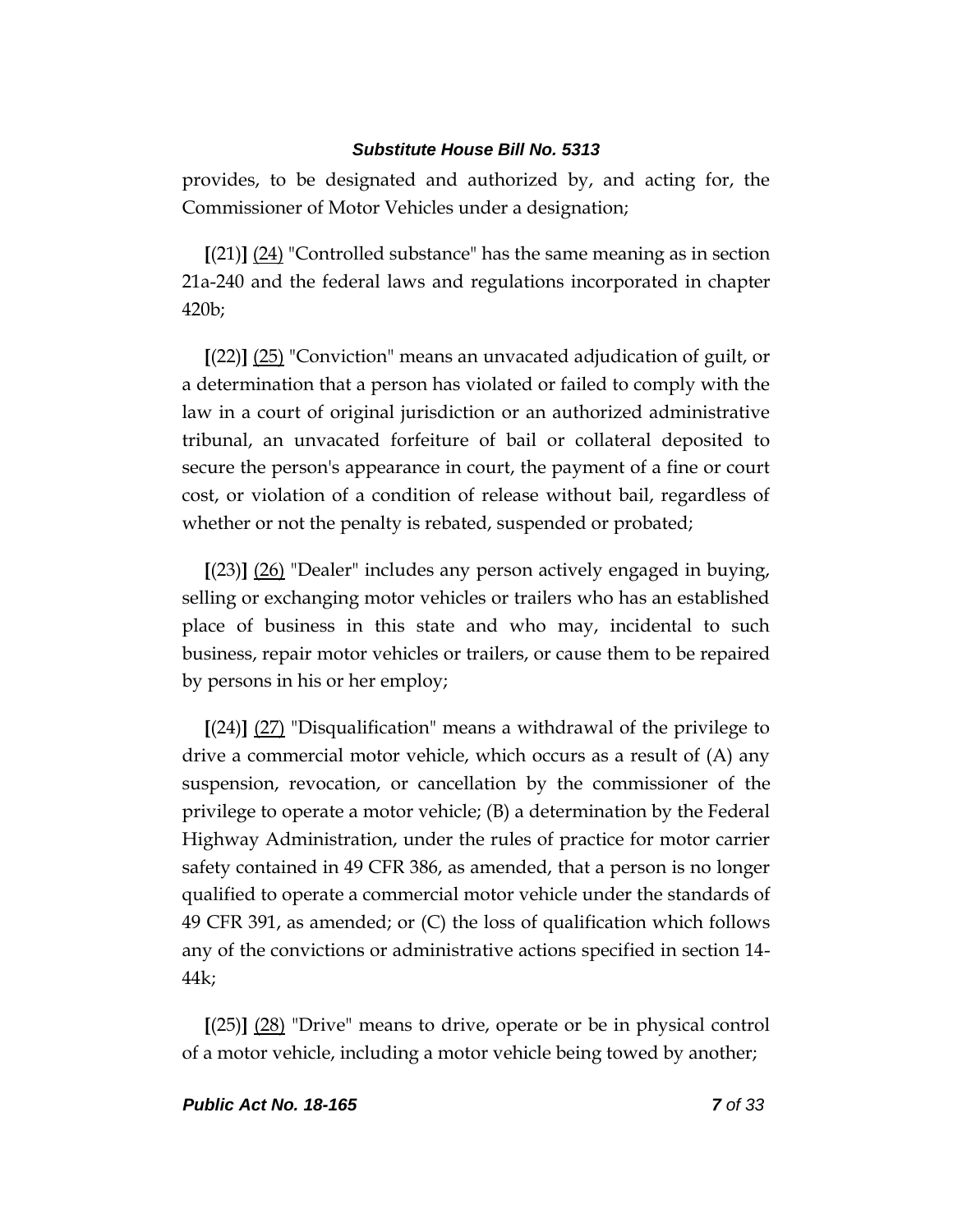**[**(26)**]** (29) "Driver" means any person who drives, operates or is in physical control of a commercial motor vehicle, or who is required to hold a commercial driver's license;

**[**(27)**]** (30) "Driver's license" or "operator's license" means a valid Connecticut motor vehicle operator's license or a license issued by another state or foreign jurisdiction authorizing the holder thereof to operate a motor vehicle on the highways;

(31) "Electric bicycle" means a bicycle equipped with operable foot pedals and an electric motor of fewer than seven hundred fifty watts of power that is either a class 1, class 2 or class 3 bicycle. "Electric bicycle" does not include a dirt bike or an all-terrain vehicle;

**[**(28)**]** (32) "Employee" means any operator of a commercial motor vehicle, including full-time, regularly employed drivers, casual, intermittent or occasional drivers, drivers under contract and independent owner-operator contractors, who, while in the course of operating a commercial motor vehicle, are either directly employed by, or are under contract to, an employer;

**[**(29)**]** (33) "Employer" means any person, including the United States, a state or any political subdivision thereof, who owns or leases a commercial motor vehicle, or assigns a person to drive a commercial motor vehicle;

**[**(30)**]** (34) "Farm implement" means a vehicle designed and adapted exclusively for agricultural, horticultural or livestock-raising operations and which is not operated on a highway for transporting a pay load or for any other commercial purpose;

**[**(31)**]** (35) "Felony" means any offense as defined in section 53a-25 and includes any offense designated as a felony under federal law;

**[**(32)**]** (36) "Fatality" means the death of a person as a result of a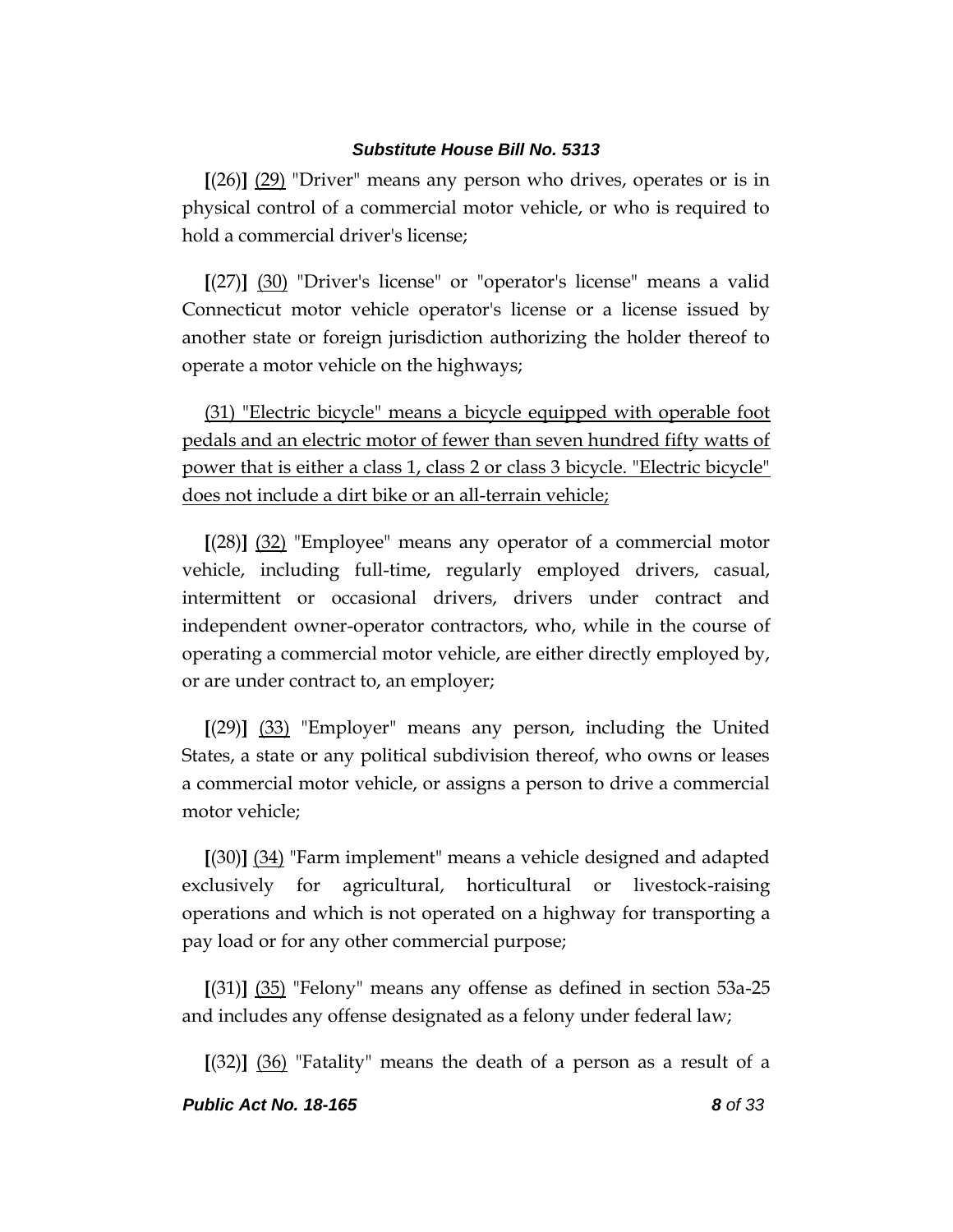motor vehicle accident;

**[**(33)**]** (37) "Foreign jurisdiction" means any jurisdiction other than a state of the United States;

**[**(34)**]** (38) "Fuels" means (A) all products commonly or commercially known or sold as gasoline, including casinghead and absorption or natural gasoline, regardless of their classification or uses, (B) any liquid prepared, advertised, offered for sale or sold for use, or commonly and commercially used, as a fuel in internal combustion engines, which, when subjected to distillation in accordance with the standard method of test for distillation of gasoline, naphtha, kerosene and similar petroleum products by "American Society for Testing Materials Method D-86", shows not less than ten per cent distilled (recovered) below 347° Fahrenheit (175° Centigrade) and not less than ninety-five per cent distilled (recovered) below 464° Fahrenheit (240° Centigrade); provided the term "fuels" shall not include commercial solvents or naphthas which distill, by "American Society for Testing Materials Method D-86", not more than nine per cent at 176° Fahrenheit and which have a distillation range of 150° Fahrenheit, or less, or liquefied gases which would not exist as liquids at a temperature of 60° Fahrenheit and a pressure of 14.7 pounds per square inch absolute, and (C) any liquid commonly referred to as "gasohol" which is prepared, advertised, offered for sale or sold for use, or commonly and commercially used, as a fuel in internal combustion engines, consisting of a blend of gasoline and a minimum of ten per cent by volume of ethyl or methyl alcohol;

**[**(35)**]** (39) "Garage" includes every place of business where motor vehicles are, for compensation, received for housing, storage or repair;

**[**(36)**]** (40) "Gross vehicle weight rating" or "GVWR" means the value specified by the manufacturer as the maximum loaded weight of a single or a combination (articulated) vehicle. The GVWR of a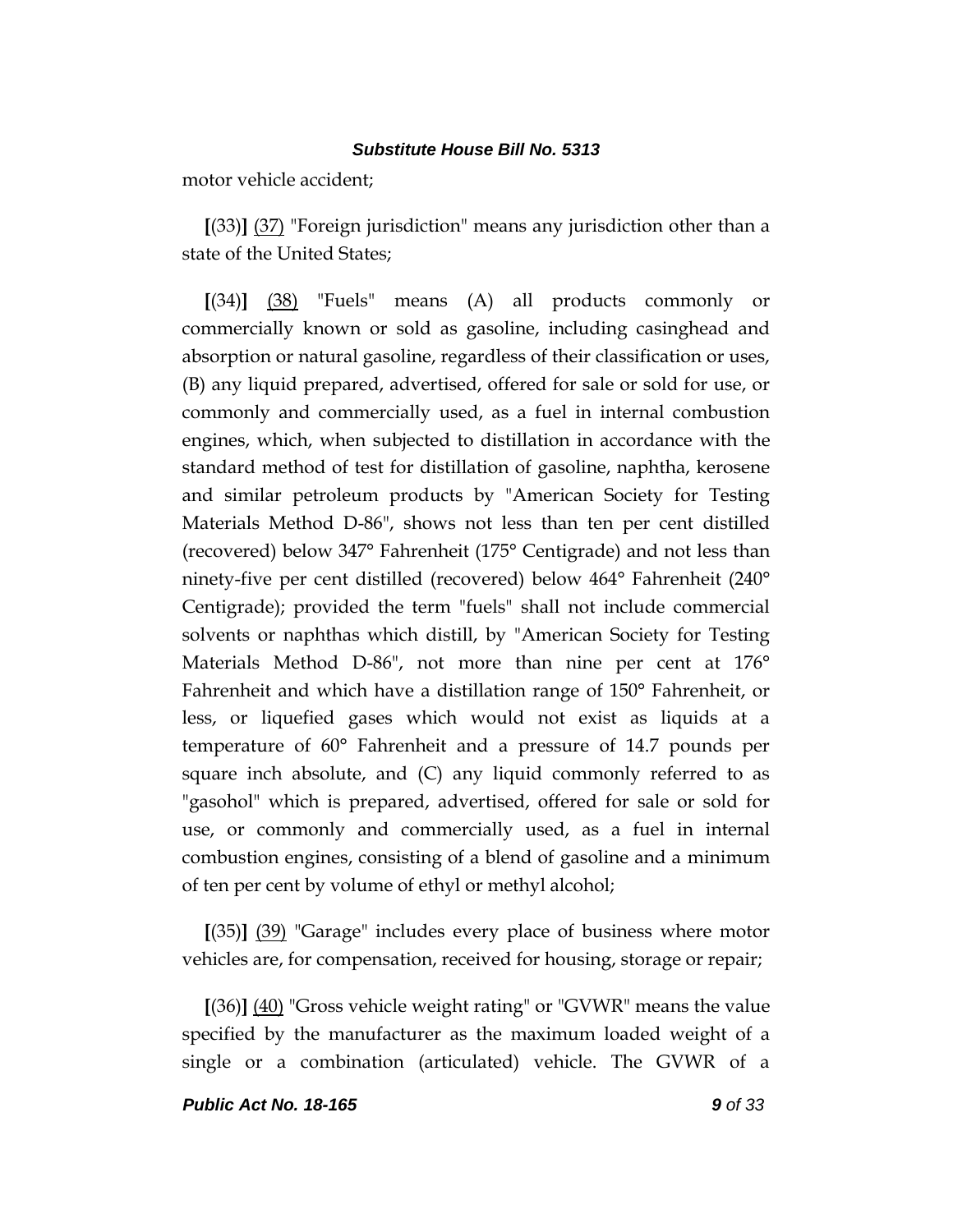combination (articulated) vehicle commonly referred to as the "gross combination weight rating" or GCWR is the GVWR of the power unit plus the GVWR of the towed unit or units;

**[**(37)**]** (41) "Gross weight" means the light weight of a vehicle plus the weight of any load on the vehicle, provided, in the case of a tractortrailer unit, "gross weight" means the light weight of the tractor plus the light weight of the trailer or semitrailer plus the weight of the load on the vehicle;

**[**(38)**]** (42) "Hazardous materials" has the same meaning as in 49 CFR 383.5;

**[**(39)**]** (43) "Head lamp" means a lighting device affixed to the front of a motor vehicle projecting a high intensity beam which lights the road in front of the vehicle so that it can proceed safely during the hours of darkness;

**[**(40)**]** (44) "High-mileage vehicle" means a motor vehicle having the following characteristics: (A) Not less than three wheels in contact with the ground; (B) a completely enclosed seat on which the driver sits; (C) a single or two cylinder, gasoline or diesel engine or an electricpowered engine; and (D) efficient fuel consumption;

**[**(41)**]** (45) "Highway" includes any state or other public highway, road, street, avenue, alley, driveway, parkway, place or dedicated roadway for bus rapid transit service, under the control of the state or any political subdivision of the state, dedicated, appropriated or opened to public travel or other use;

**[**(42)**]** (46) "Imminent hazard" means the existence of a condition that presents a substantial likelihood that death, serious illness, severe personal injury or a substantial endangerment to health, property, or the environment may occur before the reasonably foreseeable completion date of a formal proceeding begun to lessen the risk of that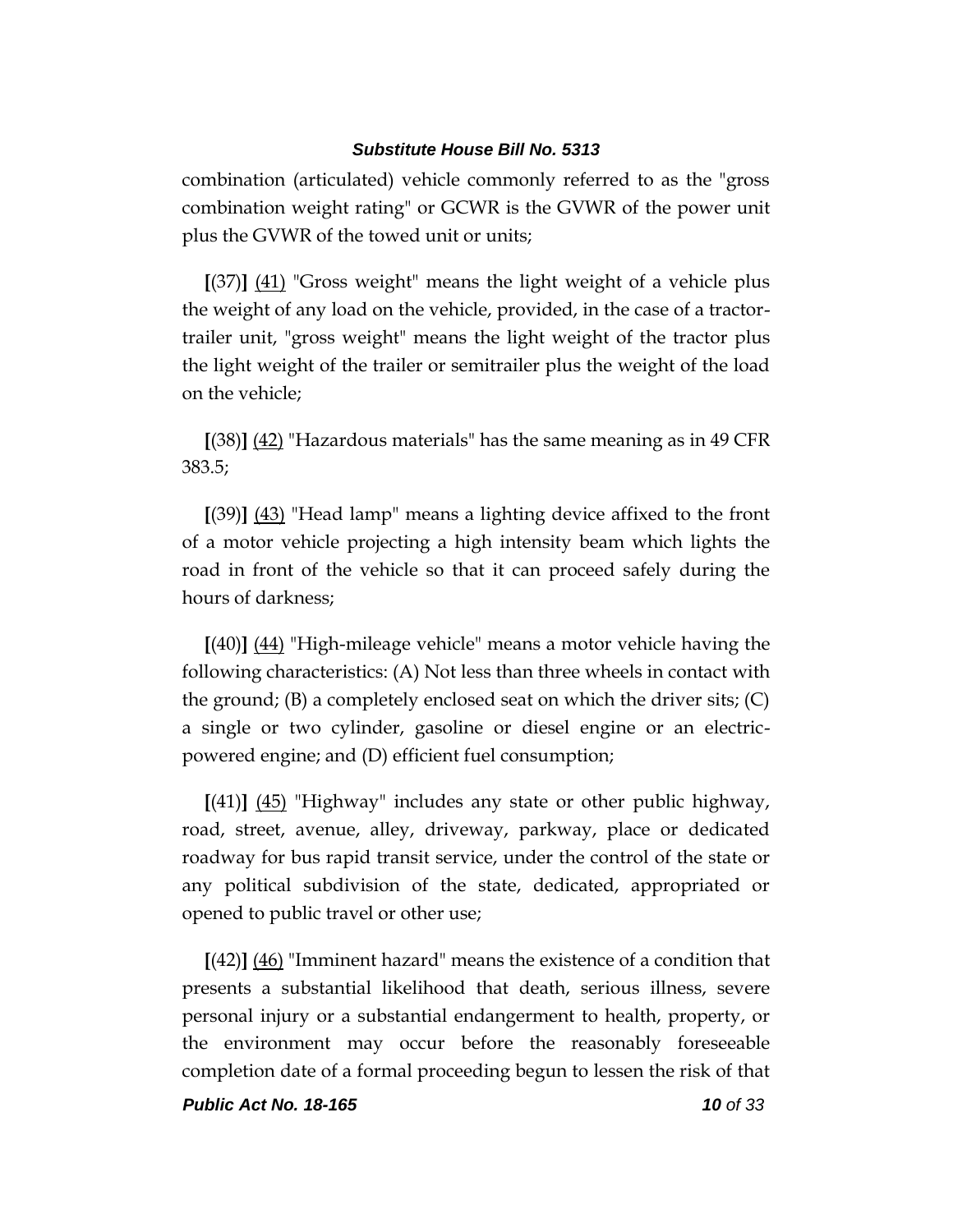death, illness, injury or endangerment;

**[**(43)**]** (47) "Intersecting highway" includes any public highway which joins another at an angle whether or not it crosses the other;

**[**(44)**]** (48) "Light weight" means the weight of an unloaded motor vehicle as ordinarily equipped and ready for use, exclusive of the weight of the operator of the motor vehicle;

**[**(45)**]** (49) "Limited access highway" means a state highway so designated under the provisions of section 13b-27;

**[**(46)**]** (50) "Local authorities" includes the board of aldermen, common council, chief of police, warden and burgesses, board of selectmen or other officials having authority for the enactment or enforcement of traffic regulations within their respective towns, cities or boroughs;

**[**(47)**]** (51) "Maintenance vehicle" means any vehicle in use by the state or by any town, city, borough or district, any state bridge or parkway authority or any public service company, as defined in section 16-1, in the maintenance of public highways or bridges and facilities located within the limits of public highways or bridges;

**[**(48)**]** (52) "Manufacturer" means (A) a person, whether a resident or nonresident, engaged in the business of constructing or assembling new motor vehicles of a type required to be registered by the commissioner, for operation upon any highway, except a utility trailer, which are offered for sale in this state, or (B) a person who distributes new motor vehicles to new car dealers licensed in this state;

**[**(49)**]** (53) "Median divider" means an intervening space or physical barrier or clearly indicated dividing section separating traffic lanes provided for vehicles proceeding in opposite directions;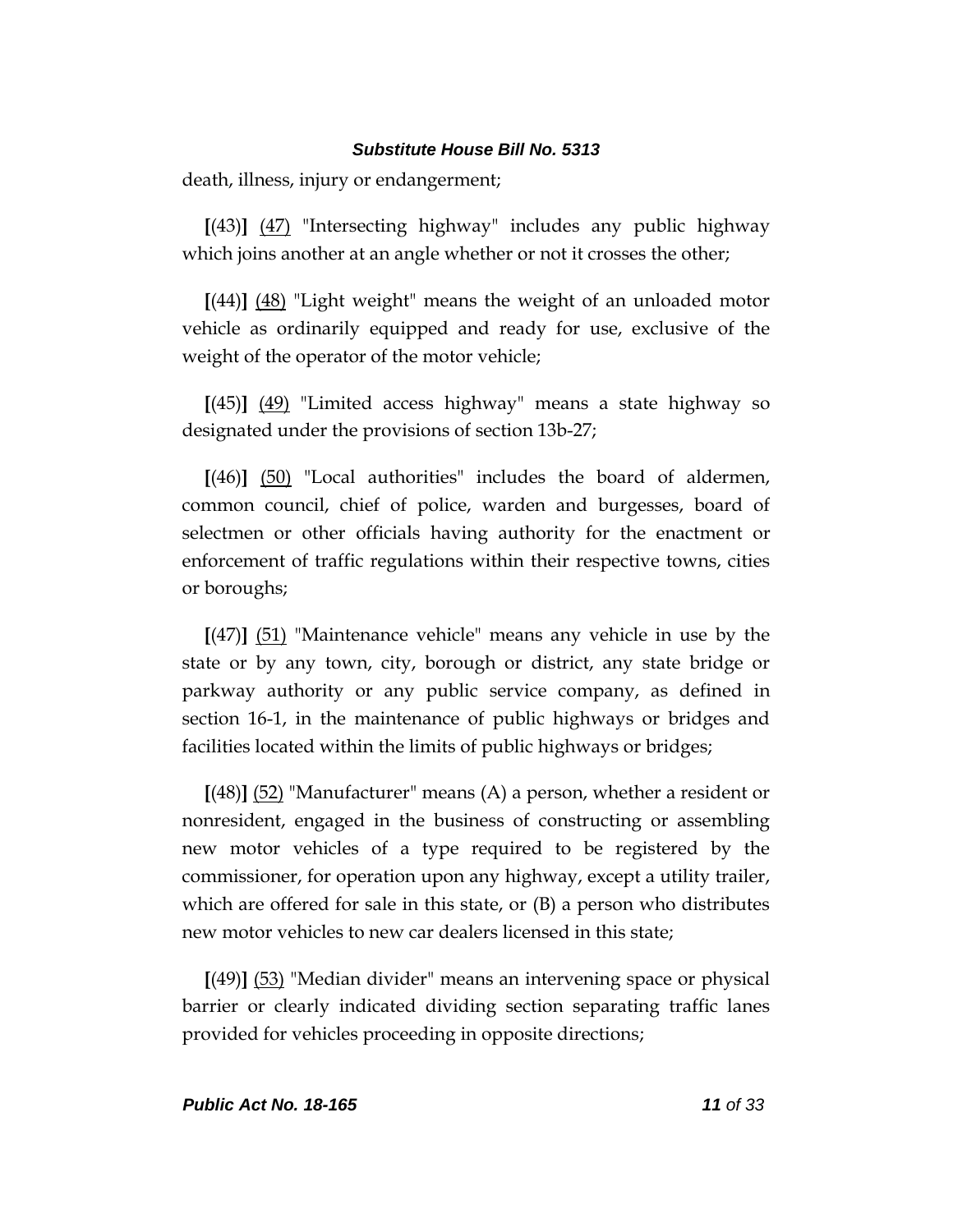**[**(50)**]** (54) "Modified antique motor vehicle" means a motor vehicle twenty years old or older which has been modified for safe road use, including, but not limited to, modifications to the drive train, suspension, braking system and safety or comfort apparatus;

**[**(51)**]** (55) "Motor bus" includes any motor vehicle, except a taxicab, as defined in section 13b-95, operated in whole or in part on any street or highway in a manner affording a means of transportation by indiscriminately receiving or discharging passengers, or running on a regular route or over any portion of a regular route or between fixed termini;

**[**(52)**]** (56) "Motor home" means a vehicular unit designed to provide living quarters and necessary amenities which are built into an integral part of, or permanently attached to, a truck or van chassis;

**[**(53)**]** (57) "Motor-driven cycle" means any of the following vehicles that have a seat height of not less than twenty-six inches and a motor having a capacity of less than fifty cubic centimeters piston displacement: (A) A motorcycle, other than an autocycle; (B) a motor scooter; or (C) a bicycle with attached motor, except an electric bicycle;

**[**(54)**]** (58) "Motor vehicle" means any vehicle propelled or drawn by any nonmuscular power, except aircraft, motor boats, road rollers, baggage trucks used about railroad stations or other mass transit facilities, electric battery-operated wheel chairs when operated by persons with physical disabilities at speeds not exceeding fifteen miles per hour, golf carts operated on highways solely for the purpose of crossing from one part of the golf course to another, golf-cart-type vehicles operated on roads or highways on the grounds of state institutions by state employees, agricultural tractors, farm implements, such vehicles as run only on rails or tracks, self-propelled snow plows, snow blowers and lawn mowers, when used for the purposes for which they were designed and operated at speeds not exceeding four

*Public Act No. 18-165 12 of 33*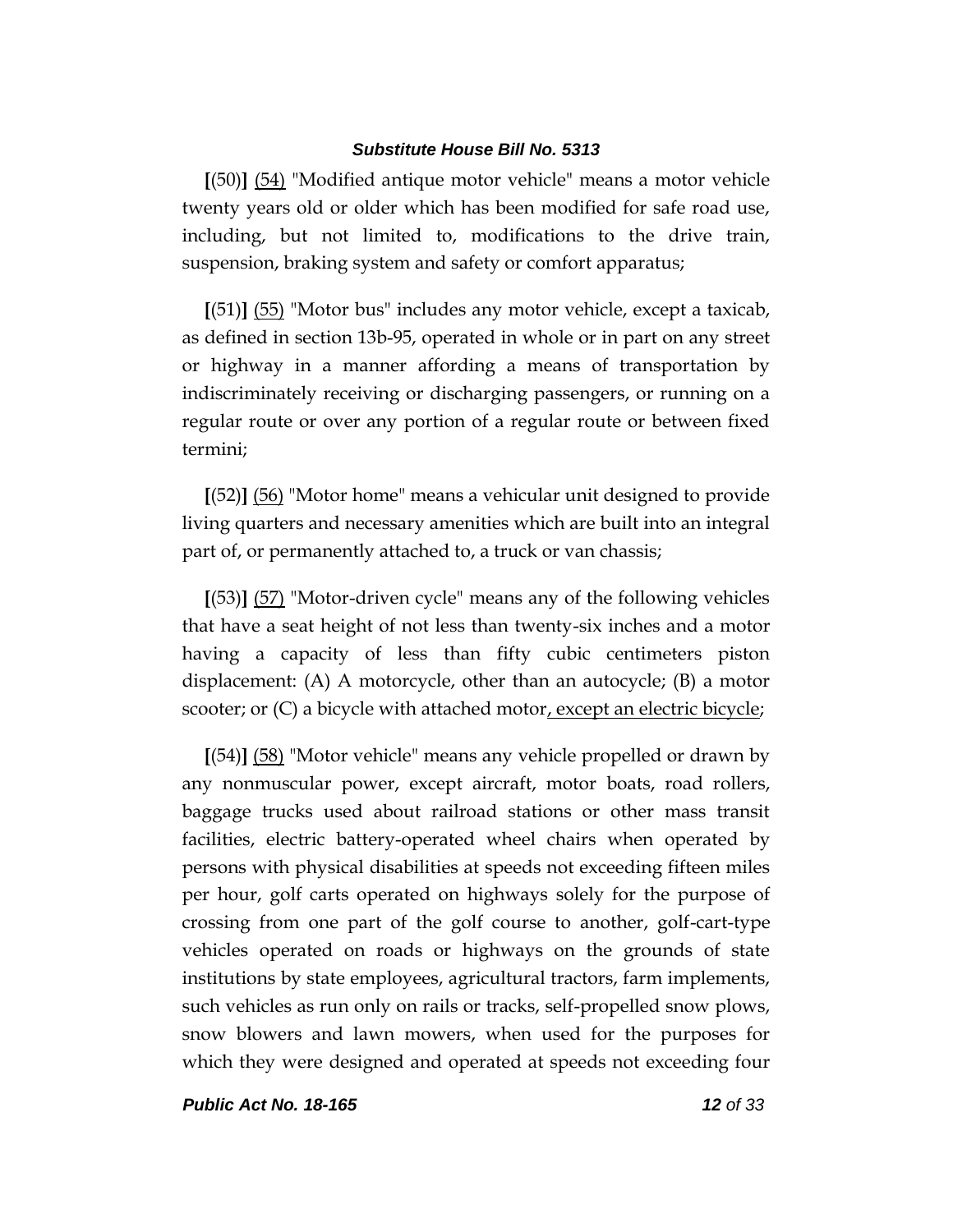miles per hour, whether or not the operator rides on or walks behind such equipment, motor-driven cycles as defined in section 14-286, special mobile equipment as defined in section 14-165, minimotorcycles, as defined in section 14-289; electric bicycles and any other vehicle not suitable for operation on a highway;

**[**(55)**]** (59) "Motorcycle" means (A) an autocycle, as defined in this section, or (B) a motor vehicle, with or without a side car, that has (i) not more than three wheels in contact with the ground, (ii) a saddle or seat which the rider straddles or a platform on which the rider stands, and (iii) handlebars with which the rider controls the movement of the vehicle. "Motorcycle" does not include a motor-driven cycle **[**, as defined in this section**]** or an electric bicycle;

**[**(56)**]** (60) "National Driver Registry" or "NDR" means the licensing information system and database operated by the National Highway Traffic Safety Administration and established pursuant to the National Driver Registry Act of 1982, as amended;

**[**(57)**]** (61) "New motor vehicle" means a motor vehicle, the equitable or legal title to which has never been transferred by a manufacturer, distributor or dealer to an ultimate consumer;

**[**(58)**]** (62) "Nonresident" means any person whose legal residence is in a state other than Connecticut or in a foreign country;

**[**(59)**]** (63) "Nonresident commercial driver's license" or "nonresident CDL" means a commercial driver's license issued by a state to an individual who resides in a foreign jurisdiction;

**[**(60)**]** (64) "Nonskid device" means any device applied to the tires, wheels, axles or frame of a motor vehicle for the purpose of increasing the traction of the motor vehicle;

**[**(61)**]** (65) "Number plate" means any sign or marker furnished by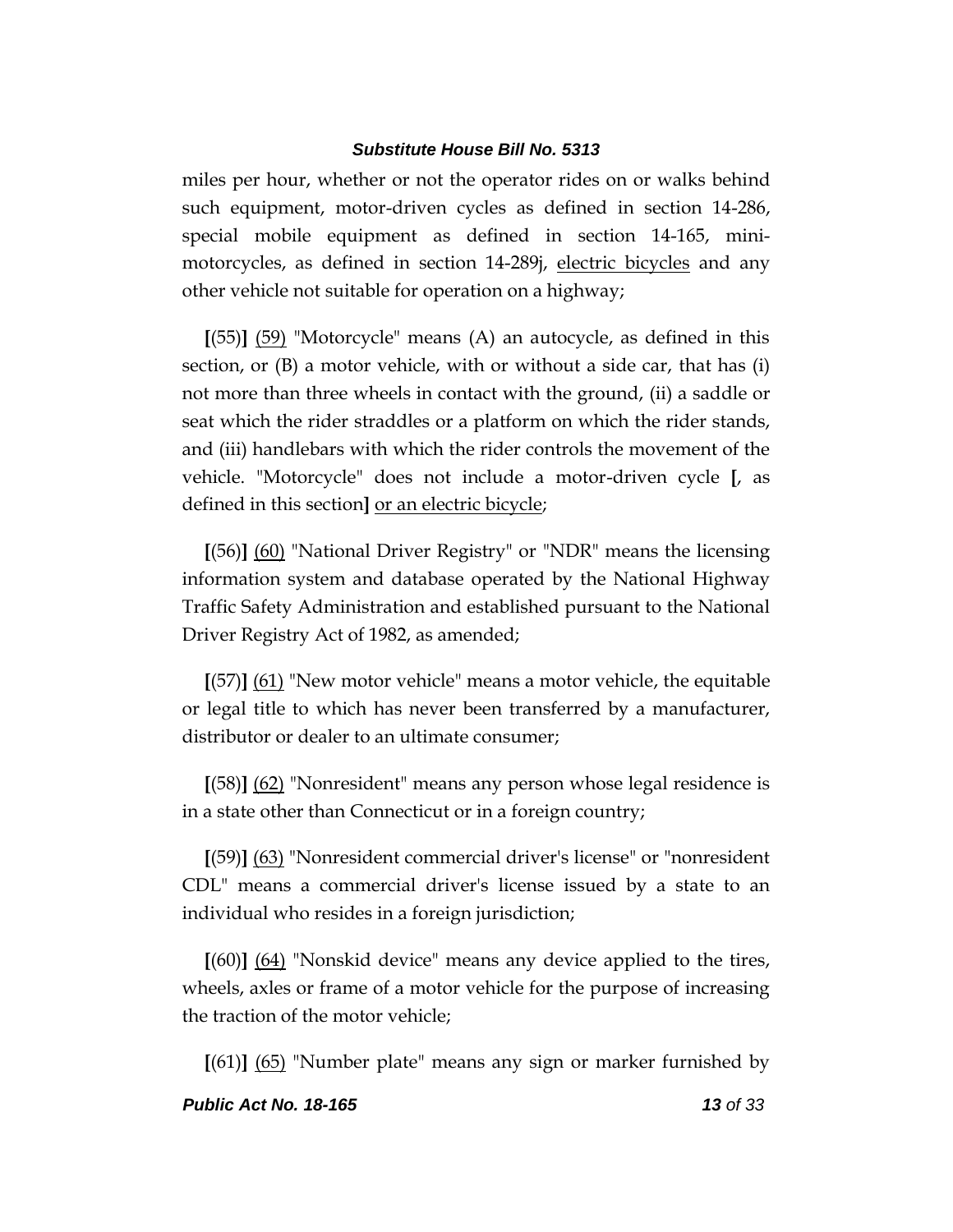the commissioner on which is displayed the registration number assigned to a motor vehicle by the commissioner;

**[**(62)**]** (66) "Officer" includes any constable, state marshal, inspector of motor vehicles, state policeman or other official authorized to make arrests or to serve process, provided the officer is in uniform or displays the officer's badge of office in a conspicuous place when making an arrest;

**[**(63)**]** (67) "Operator" means any person who operates a motor vehicle or who steers or directs the course of a motor vehicle being towed by another motor vehicle and includes a driver as defined in subdivision (26) of this section;

**[**(64)**]** (68) "Out-of-service order" means an order (A) issued by a person having inspection authority, as defined in regulations adopted by the commissioner pursuant to section 14-163c, or by an authorized official of the United States Department of Transportation Federal Motor Carrier Safety Administration pursuant to any provision of federal law, to prohibit any motor vehicle specified in subsection (a) of section 14-163c from being operated on any highway, or to prohibit a driver from operating any such motor vehicle, or (B) issued by the United States Department of Transportation Federal Motor Carrier Safety Administration, pursuant to any provision of federal law, to prohibit any motor carrier, as defined in Section 386.2 of Title 49 of the Code of Federal Regulations, from engaging in commercial motor vehicle operations;

**[**(65)**]** (69) "Owner" means any person holding title to a motor vehicle, or having the legal right to register the same, including purchasers under conditional bills of sale;

**[**(66)**]** (70) "Parked vehicle" means a motor vehicle in a stationary position within the limits of a public highway;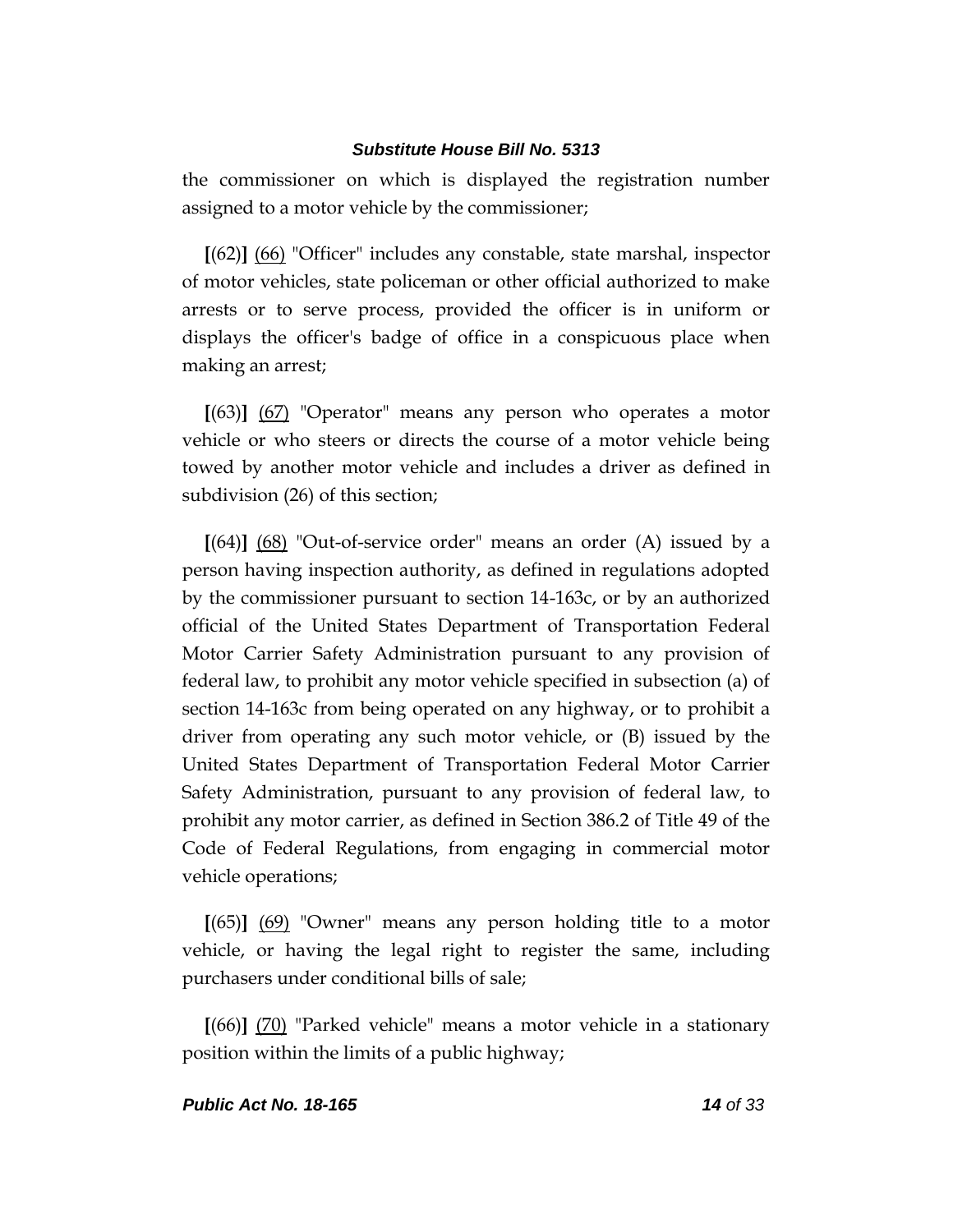**[**(67)**]** (71) "Passenger and commercial motor vehicle" means a motor vehicle used for private passenger and commercial purposes which is eligible for combination registration;

**[**(68)**]** (72) "Passenger motor vehicle" means a motor vehicle used for the private transportation of persons and their personal belongings, designed to carry occupants in comfort and safety, with a capacity of carrying not more than ten passengers including the operator thereof;

**[**(69)**]** (73) "Passenger registration" means the type of registration issued to a passenger motor vehicle unless a more specific type of registration is authorized and issued by the commissioner for such class of vehicle;

**[**(70)**]** (74) "Person" includes any individual, corporation, limited liability company, association, copartnership, company, firm, business trust or other aggregation of individuals but does not include the state or any political subdivision thereof, unless the context clearly states or requires;

**[**(71)**]** (75) "Pick-up truck" means a motor vehicle with an enclosed forward passenger compartment and an open rearward compartment used for the transportation of property;

**[**(72)**]** (76) "Pneumatic tires" means tires inflated or inflatable with air;

**[**(73)**]** (77) "Pole trailer" means a trailer which is (A) intended for transporting long or irregularly shaped loads such as poles, logs, pipes or structural members, which loads are capable of sustaining themselves as beams between supporting connections, and (B) designed to be drawn by a motor vehicle and attached or secured directly to the motor vehicle by any means including a reach, pole or boom;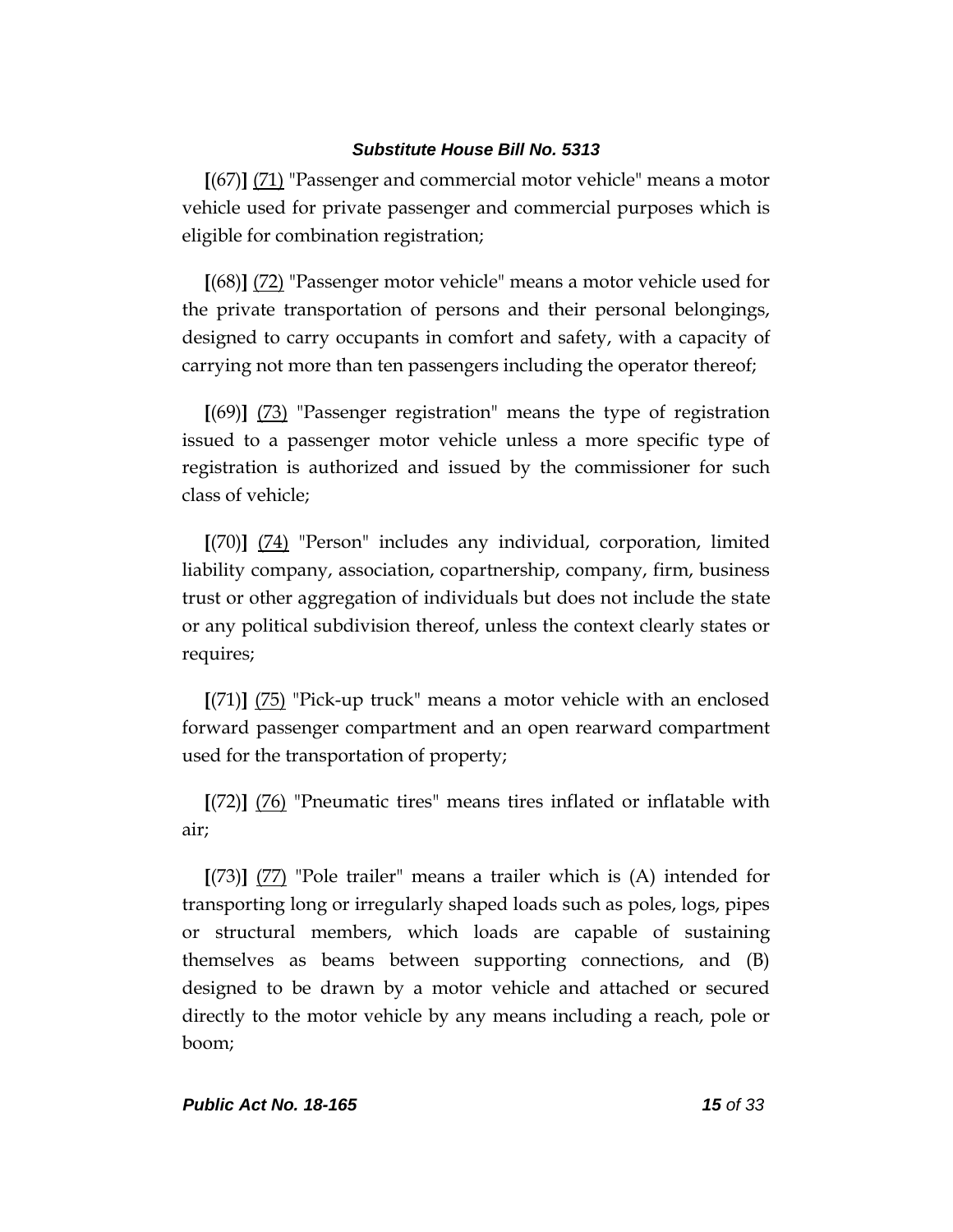**[**(74)**]** (78) "Public passenger endorsement" means an endorsement issued to an individual, which authorizes such individual to transport passengers, including, but not limited to, passengers who are students in accordance with subsection (b) or (c) of section 14-36a;

**[**(75)**]** (79) "Recreational vehicle" includes the camper, camp trailer and motor home classes of vehicles;

**[**(76)**]** (80) "Registration" includes the certificate of motor vehicle registration and the number plate or plates used in connection with such registration;

**[**(77)**]** (81) "Registration number" means the identifying number or letters, or both, assigned by the commissioner to a motor vehicle;

**[**(78)**]** (82) "Resident", for the purpose of registering motor vehicles, includes any person who is a legal resident of this state, as the commissioner may presume from the fact that such person occupies a place of dwelling in this state for more than six months in a year, or any person, firm or corporation owning or leasing a motor vehicle used or operated in intrastate business in this state, or a firm or corporation having its principal office or place of business in this state;

**[**(79)**]** (83) "School bus" means any school bus, as defined in section 14-275, including a commercial motor vehicle used to transport preschool, elementary school or secondary school students from home to school, from school to home, or to and from school-sponsored events, but does not include a bus used as a common carrier;

**[**(80)**]** (84) "Second" violation or "subsequent" violation means an offense committed not more than three years after the date of an arrest which resulted in a previous conviction for a violation of the same statutory provision, except in the case of a violation of section 14-215, 14-224, 14-227a or 14-227m, "second" violation or "subsequent" violation means an offense committed not more than ten years after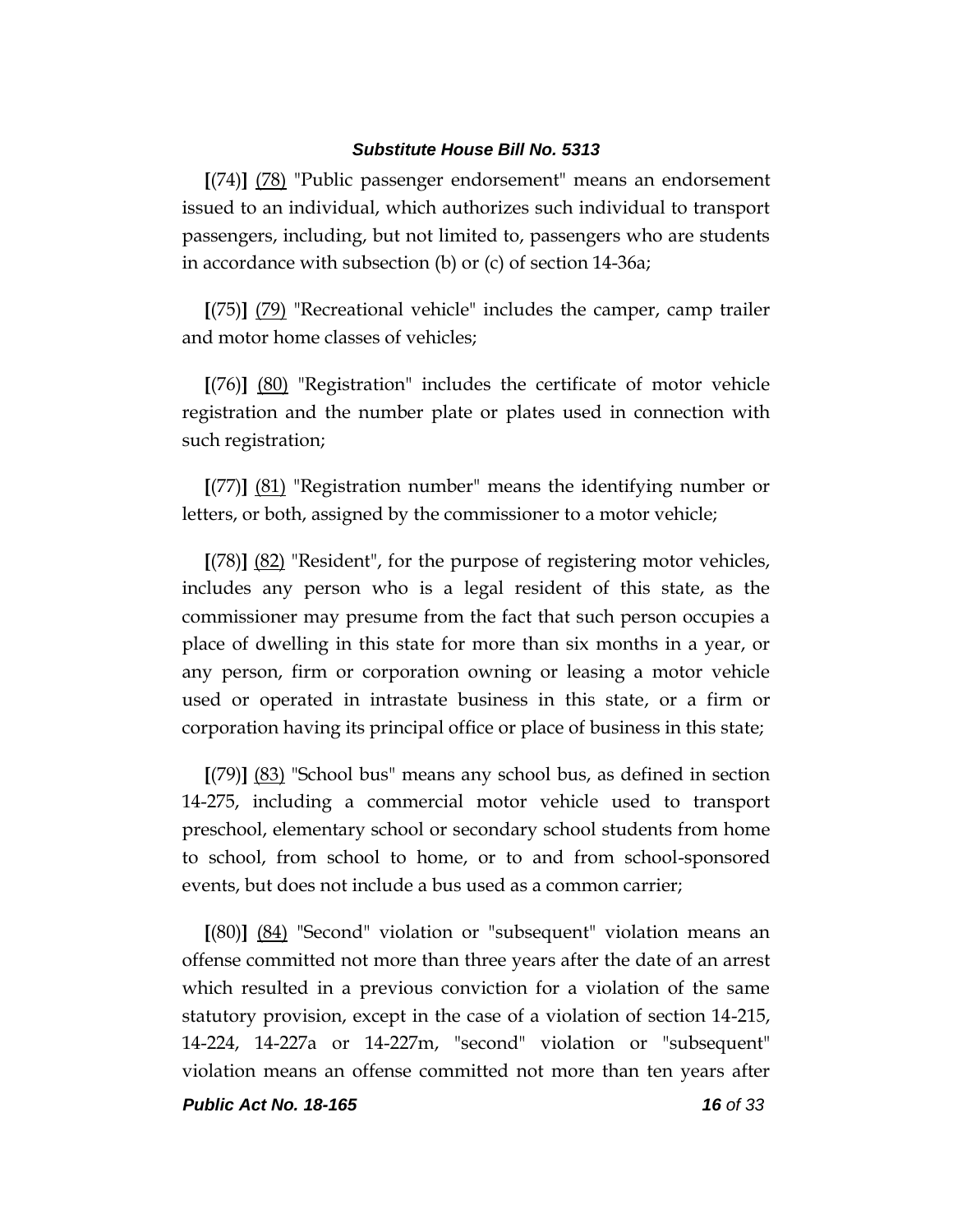the date of an arrest which resulted in a previous conviction for a violation of the same statutory provision;

**[**(81)**]** (85) "Semitrailer" means any trailer type vehicle designed and used in conjunction with a motor vehicle so that some part of its own weight and load rests on or is carried by another vehicle;

**[**(82)**]** (86) "Serious traffic violation" means a conviction of any of the following offenses: (A) Excessive speeding, involving a single offense in which the speed is fifteen miles per hour or more above the posted speed limit, in violation of section 14-218a or 14-219; (B) reckless driving in violation of section 14-222; (C) following too closely in violation of section 14-240 or 14-240a; (D) improper or erratic lane changes, in violation of section 14-236; (E) using a hand-held mobile telephone or other electronic device or typing, reading or sending text or a text message with or from a mobile telephone or mobile electronic device in violation of subsection (e) of section 14-296aa while operating a commercial motor vehicle; (F) driving a commercial motor vehicle without a valid commercial driver's license in violation of section 14- 36a or 14-44a; (G) failure to carry a commercial driver's license in violation of section 14-44a; (H) failure to have the proper class of license or endorsement, or violation of a license restriction in violation of section 14-44a; or (I) a violation of any provision of chapter 248, by an operator who holds a commercial driver's license or instruction permit that results in the death of another person;

**[**(83)**]** (87) "Service bus" includes any vehicle except a vanpool vehicle or a school bus designed and regularly used to carry ten or more passengers when used in private service for the transportation of persons without charge to the individual;

**[**(84)**]** (88) "Service car" means any motor vehicle used by a manufacturer, dealer or repairer for emergency motor vehicle repairs on the highways of this state, for towing or for the transportation of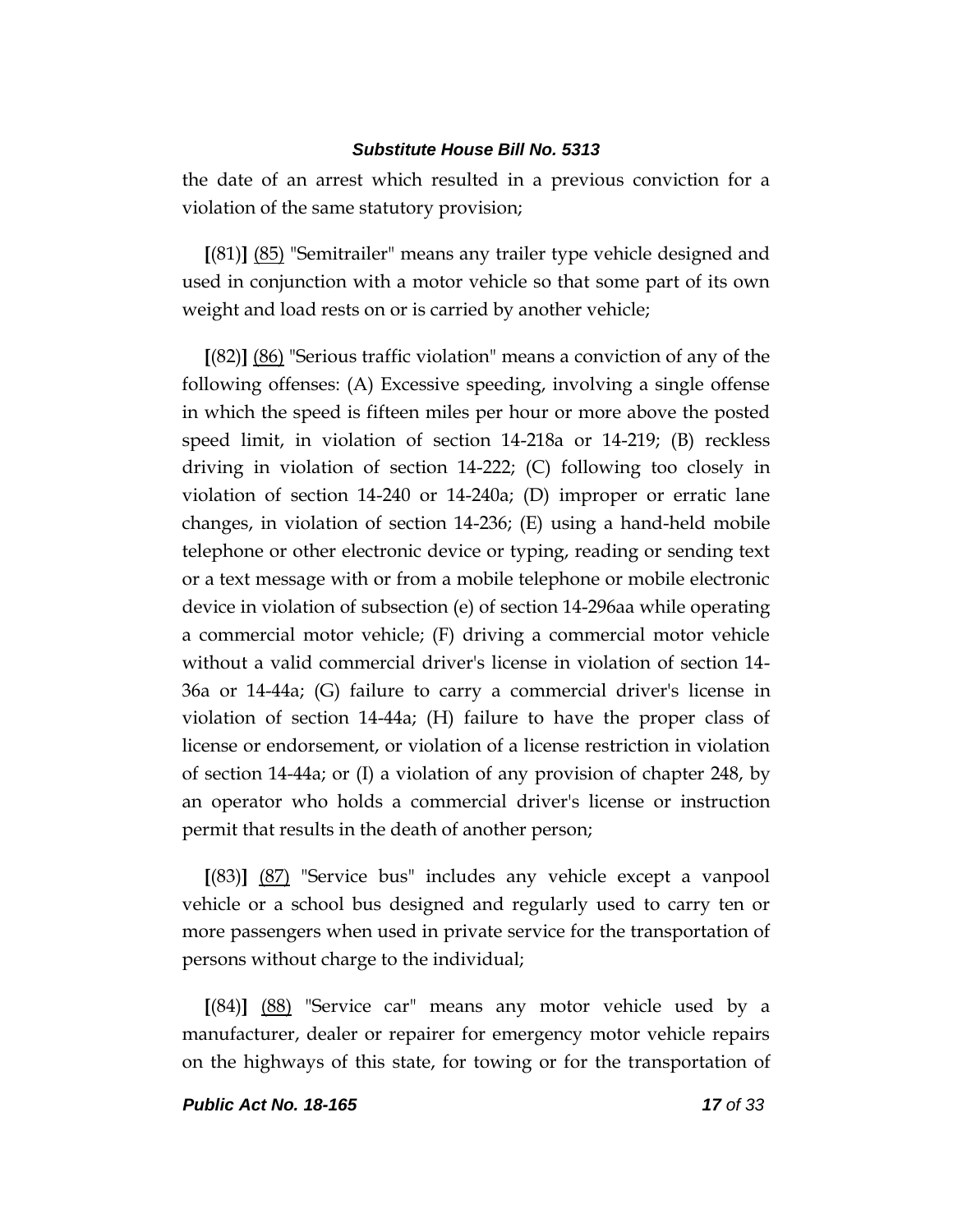necessary persons, tools and materials to and from the scene of such emergency repairs or towing;

**[**(85)**]** (89) "Shoulder" means that portion of a highway immediately adjacent and contiguous to the travel lanes or main traveled portion of the roadway;

**[**(86)**]** (90) "Solid tires" means tires of rubber, or other elastic material approved by the Commissioner of Transportation, which do not depend on confined air for the support of the load;

**[**(87)**]** (91) "Spot lamp" or "spot light" means a lighting device projecting a high intensity beam, the direction of which can be readily controlled for special or emergency lighting as distinguished from ordinary road illumination;

**[**(88)**]** (92) "State" means any state of the United States and the District of Columbia unless the context indicates a more specific reference to the state of Connecticut;

**[**(89)**]** (93) "Stop" means complete cessation of movement;

**[**(90)**]** (94) "Student" means any person under the age of twenty-one years who is attending a preprimary, primary or secondary school program of education;

**[**(91)**]** (95) "Tail lamp" means a lighting device affixed to the rear of a motor vehicle showing a red light to the rear and indicating the presence of the motor vehicle when viewed from behind;

**[**(92)**]** (96) "Tank vehicle" means any commercial motor vehicle designed to transport any liquid or gaseous material within a tank that is either permanently or temporarily attached to the vehicle or its chassis which shall include, but not be limited to, a cargo tank and portable tank, as defined in 49 CFR 383.5, as amended, provided it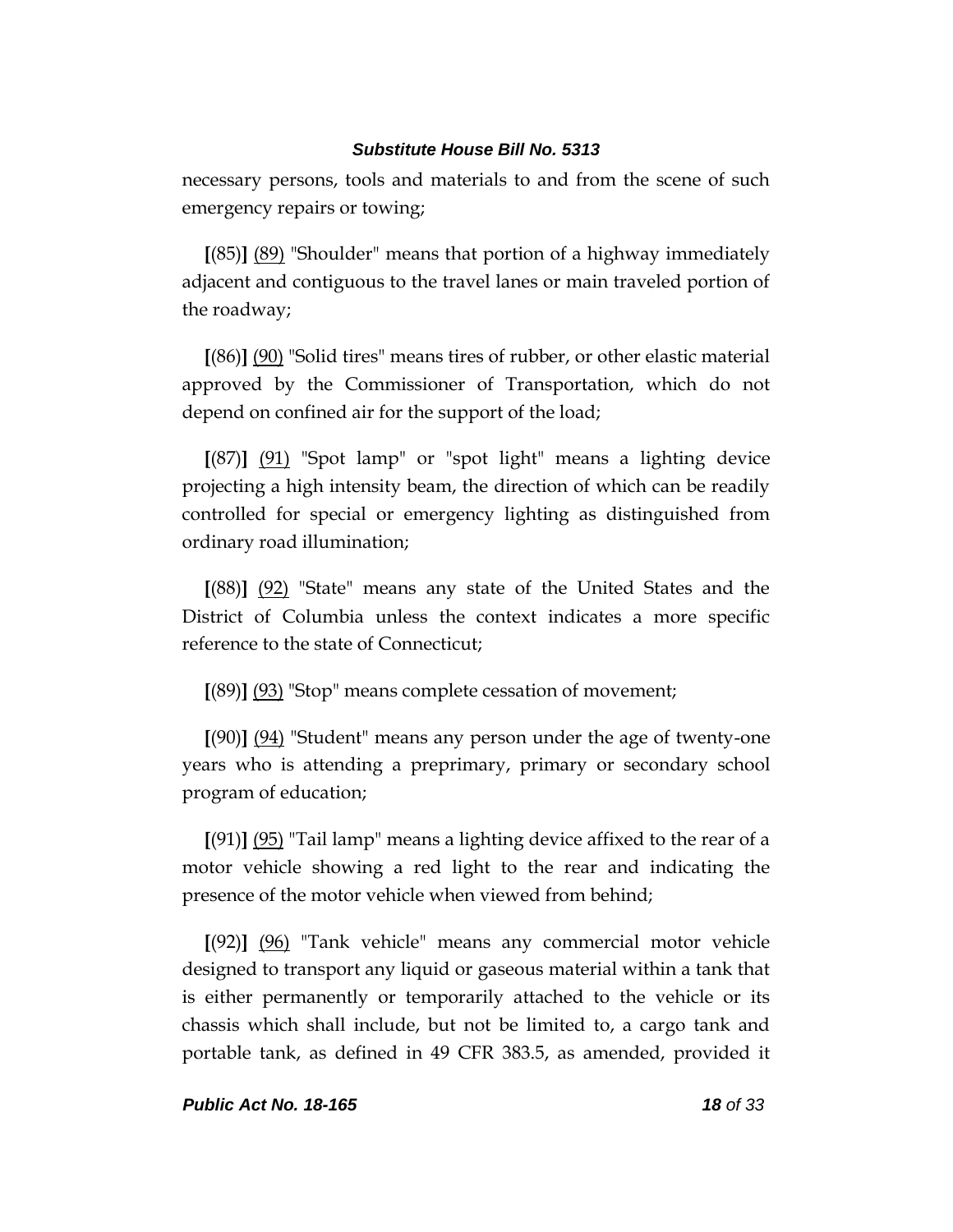shall not include a portable tank with a rated capacity not to exceed one thousand gallons;

**[**(93)**]** (97) "Tractor" or "truck tractor" means a motor vehicle designed and used for drawing a semitrailer;

**[**(94)**]** (98) "Tractor-trailer unit" means a combination of a tractor and a trailer or a combination of a tractor and a semitrailer;

**[**(95)**]** (99) "Trailer" means any rubber-tired vehicle without motive power drawn or propelled by a motor vehicle;

**[**(96)**]** (100) "Truck" means a motor vehicle designed, used or maintained primarily for the transportation of property;

**[**(97)**]** (101) "Ultimate consumer" means, with respect to a motor vehicle, the first person, other than a dealer, who in good faith purchases the motor vehicle for purposes other than resale;

**[**(98)**]** (102) "United States" means the fifty states and the District of Columbia;

**[**(99)**]** (103) "Used motor vehicle" includes any motor vehicle which has been previously separately registered by an ultimate consumer;

**[**(100)**]** (104) "Utility trailer" means a trailer designed and used to transport personal property, materials or equipment, whether or not permanently affixed to the bed of the trailer;

**[**(101)**]** (105) "Vanpool vehicle" includes all motor vehicles, the primary purpose of which is the daily transportation, on a prearranged nonprofit basis, of individuals between home and work, and which: (A) If owned by or leased to a person, or to an employee of the person, or to an employee of a local, state or federal government unit or agency located in Connecticut, are manufactured and equipped in such manner as to provide a seating capacity of at least seven but not more

*Public Act No. 18-165 19 of 33*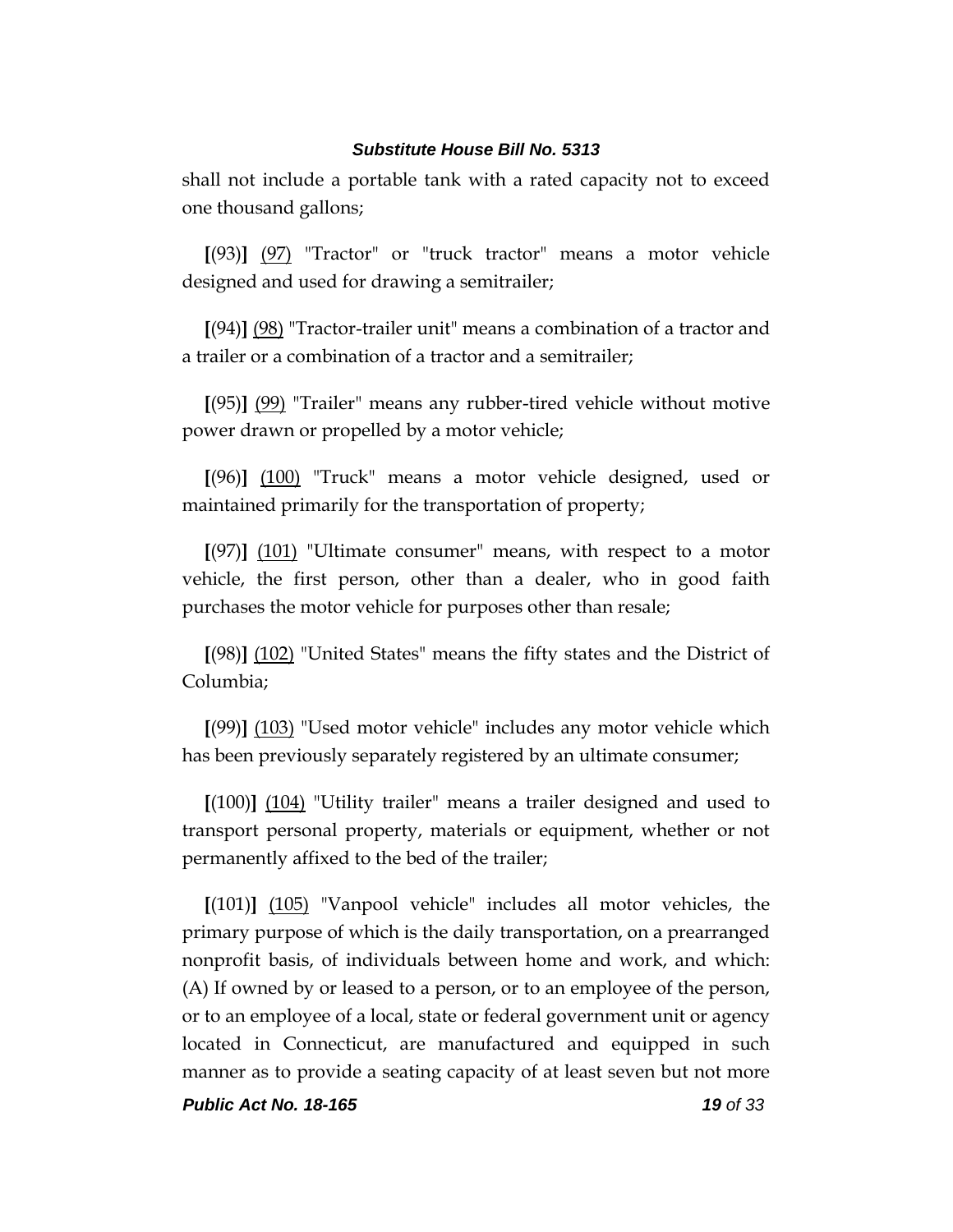than fifteen individuals, or (B) if owned by or leased to a regional ridesharing organization in the state recognized by the Commissioner of Transportation, are manufactured and equipped in such manner as to provide a seating capacity of at least six but not more than nineteen individuals;

**[**(102)**]** (106) "Vehicle" includes any device suitable for the conveyance, drawing or other transportation of persons or property, whether operated on wheels, runners, a cushion of air or by any other means. The term does not include devices propelled or drawn by human power or devices used exclusively on tracks;

**[**(103)**]** (107) "Vehicle identification number" or "VIN" means a series of Arabic numbers and Roman letters that is assigned to each new motor vehicle that is manufactured within or imported into the United States, in accordance with the provisions of 49 CFR 565, unless another sequence of numbers and letters has been assigned to a motor vehicle by the commissioner, in accordance with the provisions of section 14- 149;

**[**(104)**]** (108) "Wrecker" means a vehicle which is registered, designed, equipped and used for the purposes of towing or transporting wrecked or disabled motor vehicles for compensation or for related purposes by a person, firm or corporation licensed in accordance with the provisions of subpart (D) of part III of this chapter or a vehicle contracted for the consensual towing or transporting of one or more motor vehicles to or from a place of sale, purchase, salvage or repair.

Sec. 4. Subsection (c) of section 14-164c of the 2018 supplement to the general statutes is repealed and the following is substituted in lieu thereof (*Effective October 1, 2018*):

(c) The commissioner shall adopt regulations, in accordance with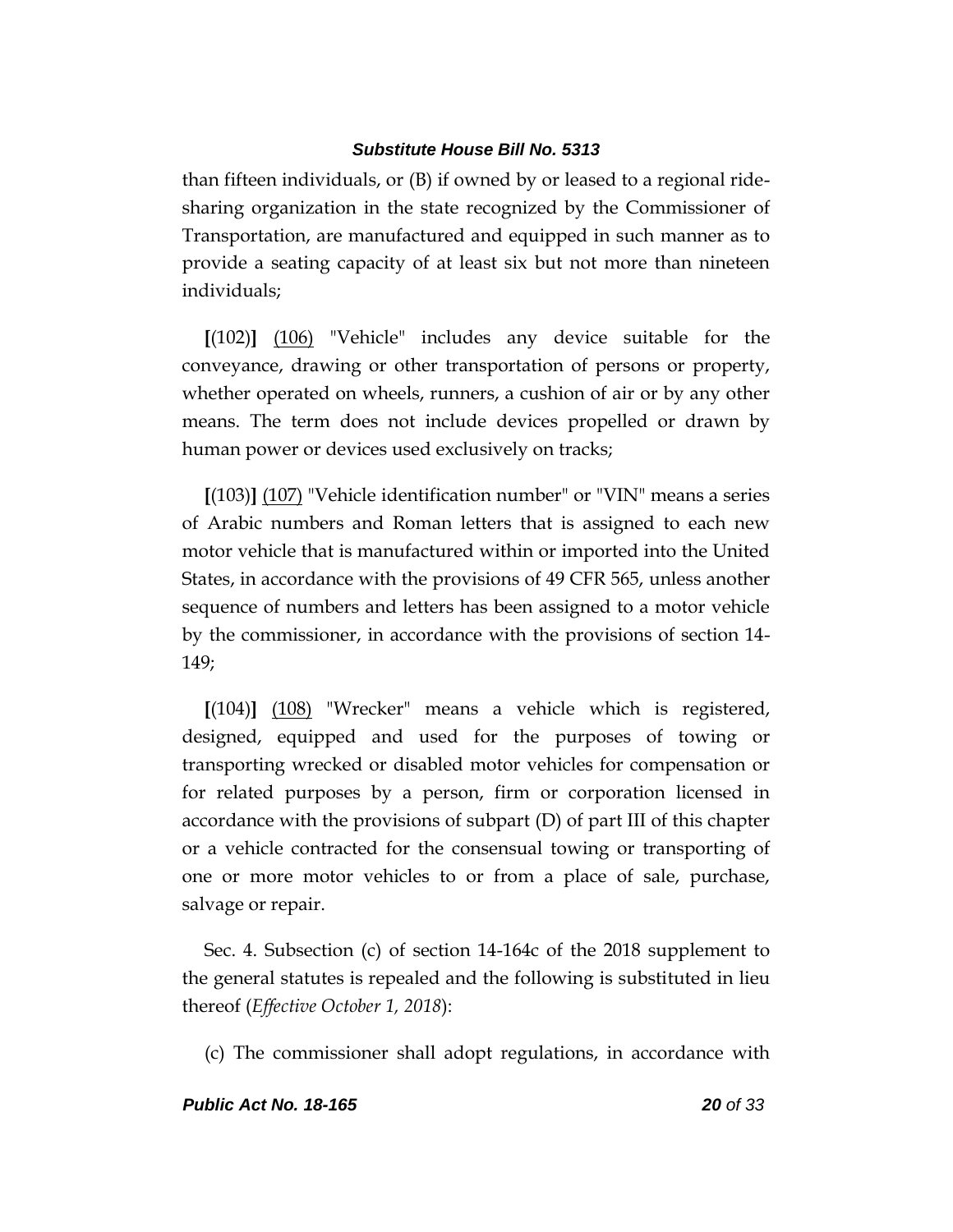chapter 54, to implement the provisions of this section. Such regulations shall include provision for a periodic inspection of air pollution control equipment and compliance with or waiver of exhaust emission standards or compliance with or waiver of on-board diagnostic standards or other standards defined by the Commissioner of Energy and Environmental Protection and approved by the Administrator of the United States Environmental Protection Agency, compliance with or waiver of, air pollution control system integrity standards defined by the Commissioner of Energy and Environmental Protection and compliance with or waiver of purge system standards defined by the Commissioner of Energy and Environmental Protection. Such regulations may provide for an inspection procedure using an on-board diagnostic information system for all 1996 model year and newer motor vehicles. Such regulations shall apply to all motor vehicles registered or which will be registered in this state except: (1) Vehicles having a gross weight of more than ten thousand pounds; (2) vehicles powered by electricity; (3) bicycles with motors attached; (4) motorcycles; (5) vehicles operating with a temporary registration; (6) vehicles manufactured twenty-five or more years ago; (7) new vehicles at the time of initial registration; (8) vehicles registered but not designed primarily for highway use; (9) farm vehicles, as defined in subsection (q) of section 14-49; (10) dieselpowered type II school buses; (11) a vehicle operated by a licensed dealer or repairer either to or from a location of the purchase or sale of such vehicle or for the purpose of obtaining an official emissions or safety inspection; **[**or**]** (12) vehicles that have met the inspection requirements of section 14-103a and are registered by the commissioner as composite vehicles; or (13) electric bicycles, as defined in section 14-1, as amended by this act. On and after July 1, 2002, such regulations shall exempt from the periodic inspection requirement any vehicle four or less model years of age, beginning with model year 2003 and the previous three model years, provided that such exemption shall lapse upon a finding by the Administrator of

*Public Act No. 18-165 21 of 33*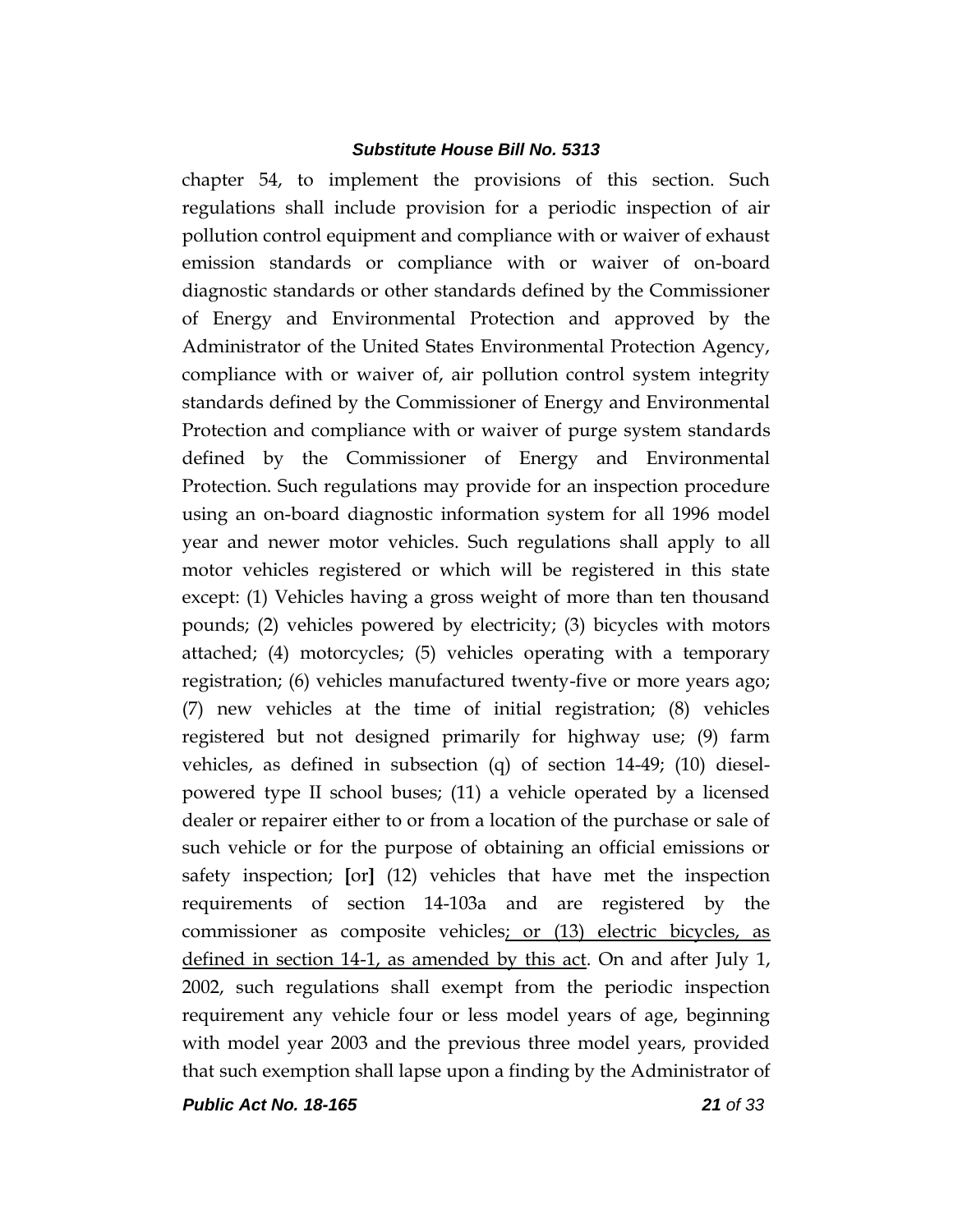the United States Environmental Protection Agency or by the Secretary of the United States Department of Transportation that such exemption causes the state to violate applicable federal environmental or transportation planning requirements. Notwithstanding any provisions of this subsection, the commissioner may require an initial emissions inspection and compliance or waiver prior to registration of a new motor vehicle. If the Commissioner of Energy and Environmental Protection finds that it is necessary to inspect motor vehicles which are exempt under subdivision (1) or (4) of this subsection, or motor vehicles that are four or less model years of age in order to achieve compliance with federal law concerning emission reduction requirements, the Commissioner of Motor Vehicles may adopt regulations, in accordance with the provisions of chapter 54, to require the inspection of motorcycles, designated motor vehicles having a gross weight of more than ten thousand pounds or motor vehicles four or less model years of age.

Sec. 5. Subdivision (1) of section 14-212 of the general statutes is repealed and the following is substituted in lieu thereof (*Effective October 1, 2018*):

(1) The following terms shall be construed as they are defined in section 14-1: "Authorized emergency vehicle", "class 1 electric bicycle", "class 2 electric bicycle", "class 3 electric bicycle", "commissioner", "driver", "electric bicycle", "fuels", "gross weight", "head lamp", "highmileage vehicle", "highway", "light weight", "limited access highway", "maintenance vehicle", "motor bus", "motorcycle", "motor vehicle registration", "nonresident", "nonskid device", "number plate", "officer", "operator", "owner", "passenger motor vehicle", "passenger and commercial motor vehicle", "person", "pneumatic tires", "pole trailer", "registration", "registration number", "second offense", "semitrailer", "shoulder", "solid tires", "stop", "subsequent offense", "tail lamp", "tractor", "tractor-trailer unit", "trailer", "truck" and "vanpool vehicle";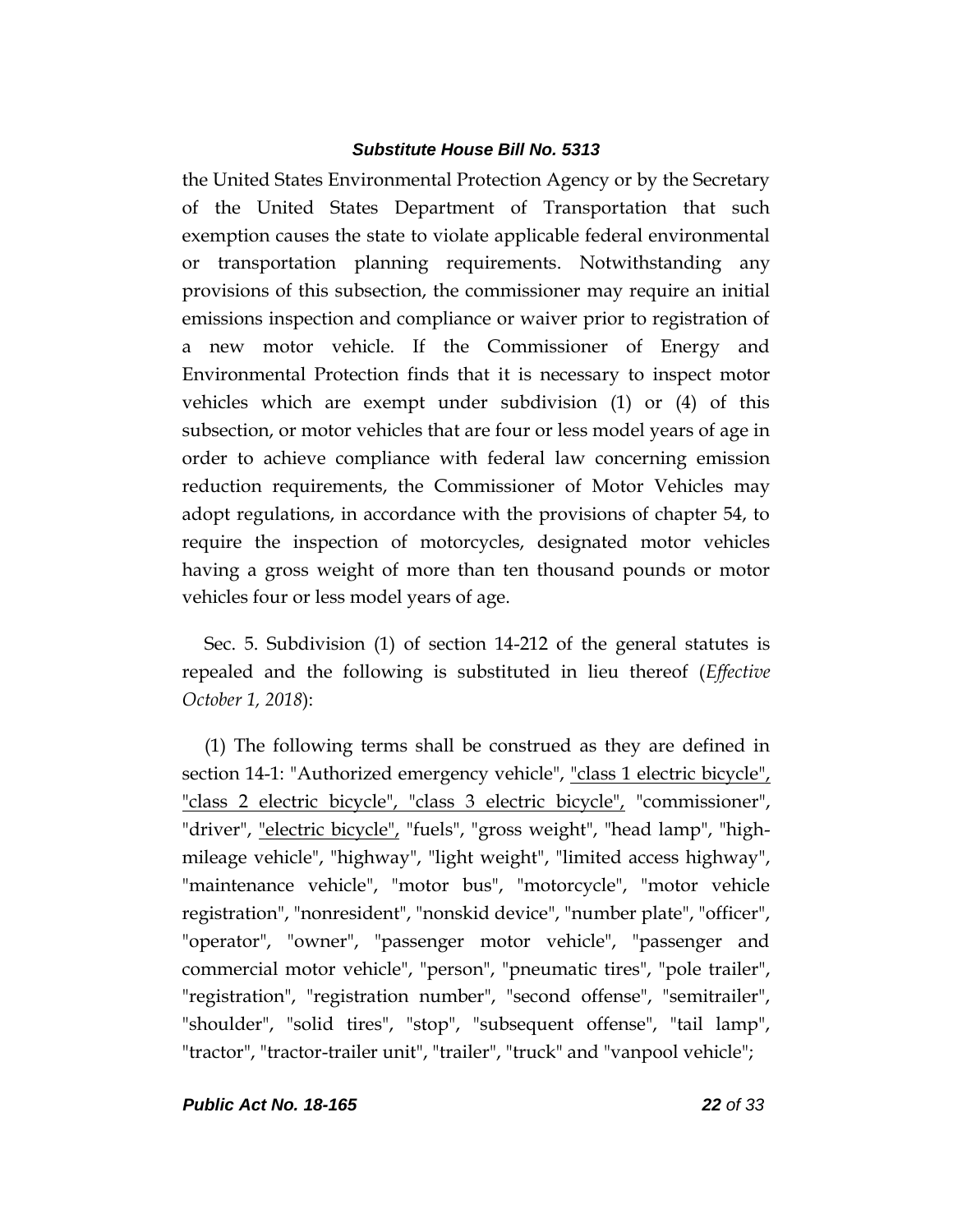Sec. 6. Section 14-212c of the general statutes is repealed and the following is substituted in lieu thereof (*Effective October 1, 2018*):

A surcharge shall be imposed equivalent to one hundred per cent of the fine established or imposed for a violation of subsection (e) of section 14-242, section 14-245, 14-246a, 14-247 or 14-247a for such violation when the driver of a vehicle fails to grant or yield the rightof-way to a person riding a bicycle, as defined in section 14-286 or a person riding an electric bicycle.

Sec. 7. Subsection (a) of section 14-230 of the general statutes is repealed and the following is substituted in lieu thereof (*Effective October 1, 2018*):

(a) Upon all highways, each vehicle, other than a vehicle described in subsection (c) of this section, shall be driven upon the right, except (1) when overtaking and passing another vehicle proceeding in the same direction, (2) when overtaking and passing pedestrians, parked or standing vehicles, animals, bicycles, electric bicycles, mopeds, scooters, vehicles moving at a slow speed, as defined in section 14-220, or obstructions on the right side of the highway, (3) when the right side of a highway is closed to traffic while under construction or repair, (4) on a highway divided into three or more marked lanes for traffic, or (5) on a highway designated and signposted for one-way traffic.

Sec. 8. Subsection (a) of section 14-232 of the general statutes is repealed and the following is substituted in lieu thereof (*Effective October 1, 2018*):

(a) Except as provided in sections 14-233 and 14-234, as amended by this act, (1) the driver of a vehicle overtaking another vehicle proceeding in the same direction shall pass to the left thereof at a safe distance and shall not again drive to the right side of the highway until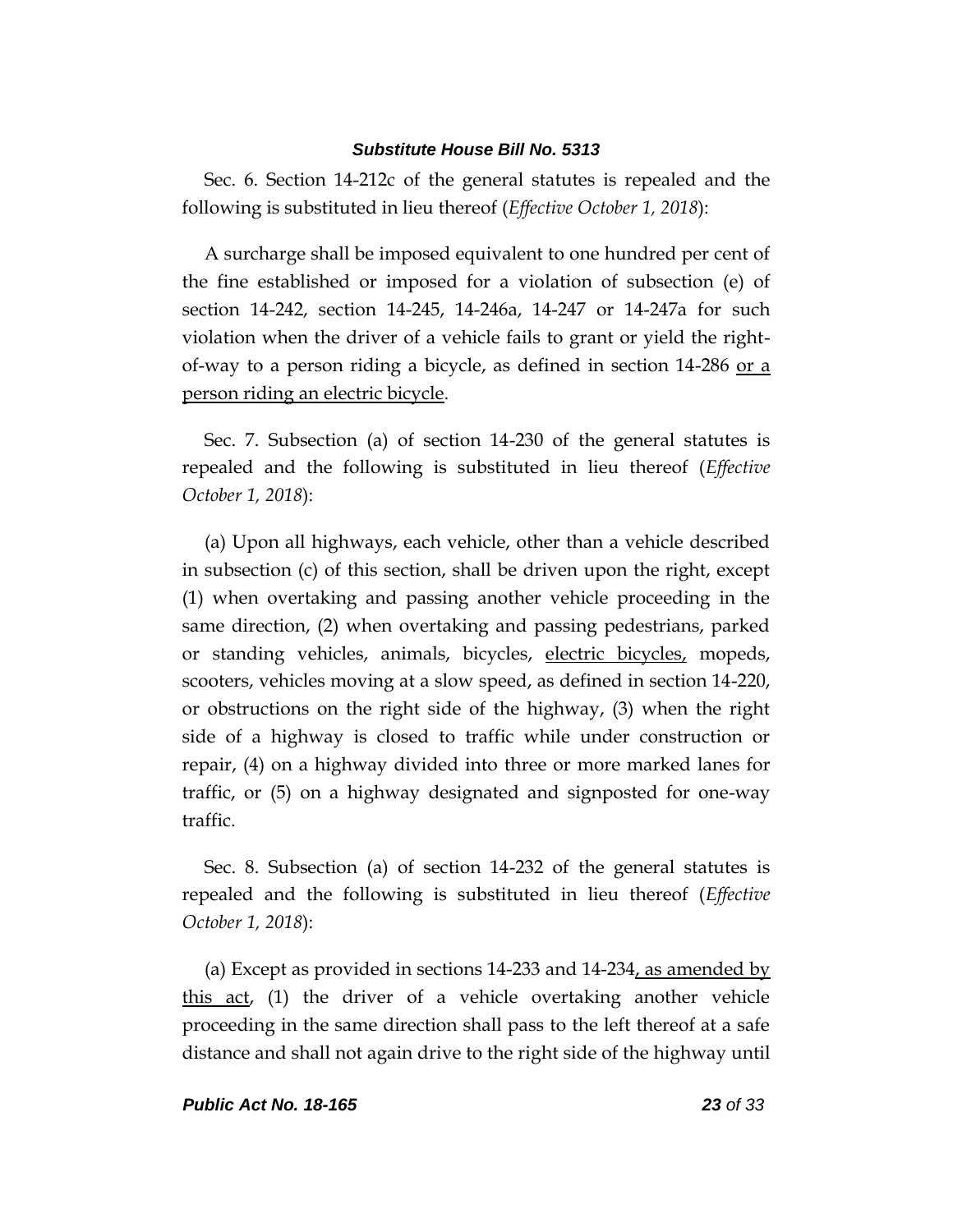safely clear of the overtaken vehicle; and (2) the driver of an overtaken vehicle shall give way to the right in favor of the overtaking vehicle and shall not increase the speed of his vehicle until completely passed by the overtaking vehicle. For the purposes of this subsection, "safe distance" means not less than three feet when the driver of a vehicle overtakes and passes a person riding a bicycle or an electric bicycle.

Sec. 9. Subsection (b) of section 14-234 of the general statutes is repealed and the following is substituted in lieu thereof (*Effective October 1, 2018*):

(b) The driver of a vehicle may overtake and pass, in a marked nopassing zone, pedestrians, parked or standing vehicles, animals, bicycles, electric bicycles, mopeds, scooters, vehicles moving at a slow speed, as defined in section 14-220, or obstructions on the right side of the highway, as listed in subdivision (2) of subsection (a) of section 14- 230, as amended by this act, provided such overtaking and passing may be conducted safely, with adequate sight distance and without interfering with oncoming traffic or endangering traffic, as defined in section 14-297, as amended by this act.

Sec. 10. Subsection (f) of section 14-242 of the general statutes is repealed and the following is substituted in lieu thereof (*Effective October 1, 2018*):

(f) No person operating a vehicle who overtakes and passes a person riding a bicycle or an electric bicycle and proceeding in the same direction shall make a right turn at any intersection or into any private road or driveway unless the turn can be made with reasonable safety and will not impede the travel of the person riding the bicycle or electric bicycle.

Sec. 11. Subsection (a) of section 14-286a of the general statutes is repealed and the following is substituted in lieu thereof (*Effective*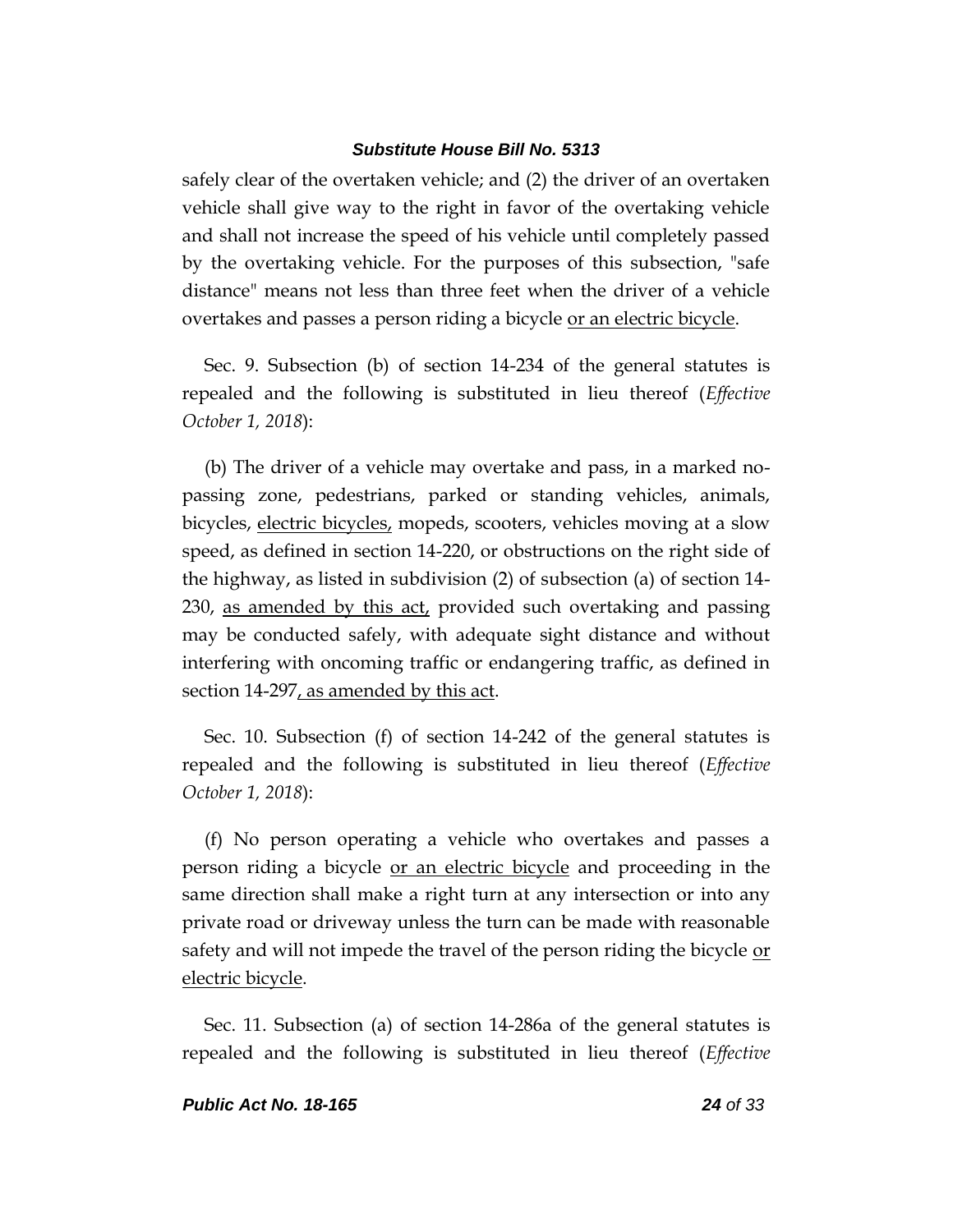*October 1, 2018*):

(a) Every person riding a bicycle, as defined **[**by**]** in section 14-286, or an electric bicycle upon the traveled portion of a highway shall be granted all of the rights and shall be subject to all of the duties applicable to the driver of any vehicle subject to the requirements of the statutes relating to motor vehicles, except as to those provisions which by their nature can have no application and except that each town, city or borough and the Office of the State Traffic Administration within its jurisdiction as provided in section 14-298, as amended by this act, shall have authority to regulate bicycles and electric bicycles as provided in section 14-289, as amended by this act, and said section 14-298, as amended by this act, and except as provided by section 14-286c, as amended by this act. No parent of any child and no guardian of any ward shall authorize or knowingly permit any such child or ward to violate any provision of the general statutes or ordinances enacted under section 14-289, as amended by this act, relating to bicycles <u>or electric bicycles</u>.

Sec. 12. Section 14-286b of the general statutes is repealed and the following is substituted in lieu thereof (*Effective October 1, 2018*):

(a) Any person operating a bicycle or an electric bicycle upon a roadway at less than the normal speed of traffic shall ride as close to the right side of the roadway as is safe, as judged by the bicyclist, except when:

(1) Overtaking or passing another vehicle proceeding in the same direction;

(2) Preparing for a left turn at an intersection or into a private road or driveway;

(3) Reasonably necessary to avoid conditions, including, but not limited to, fixed or moving objects, parked or moving vehicles,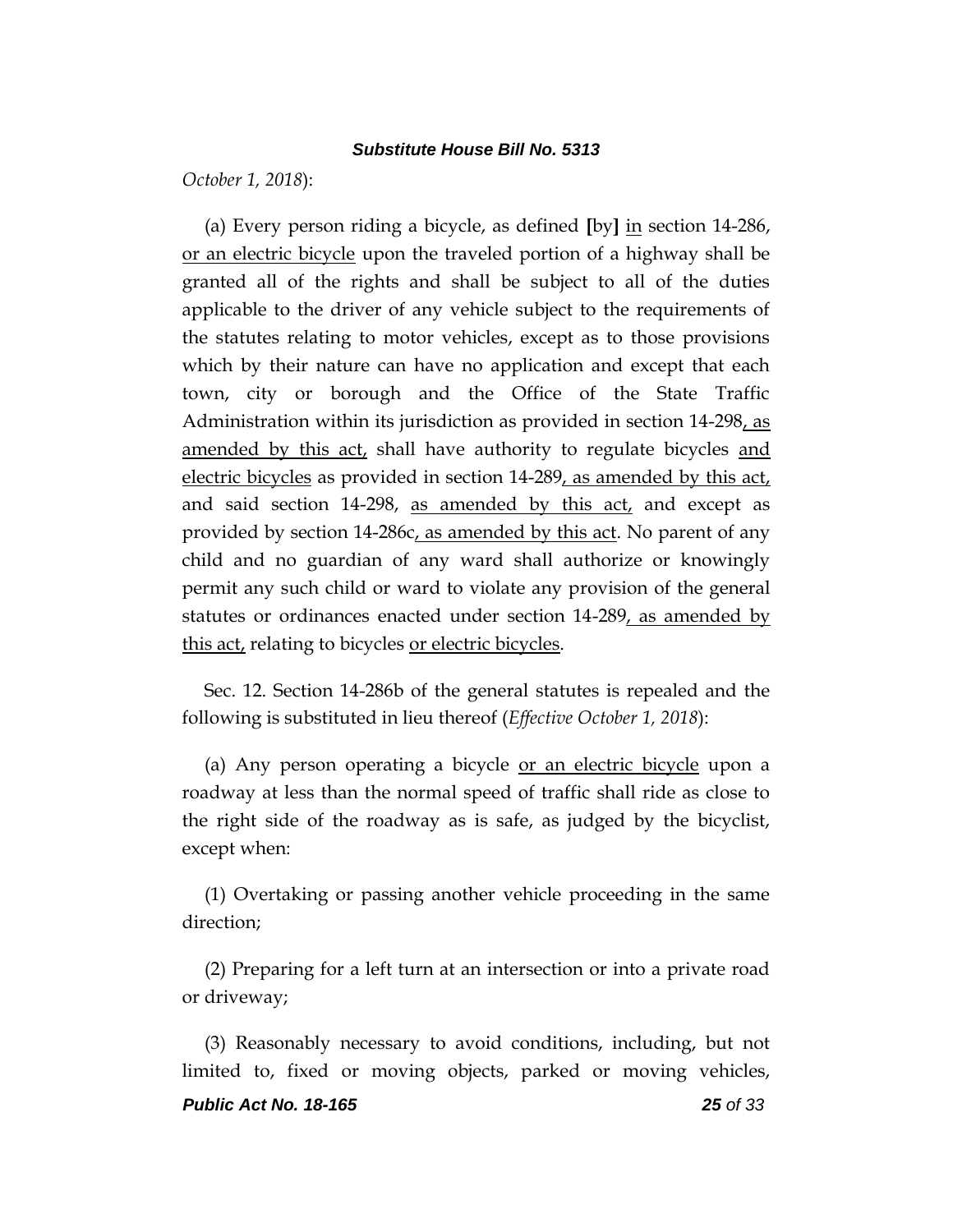bicycles, pedestrians, animals, surface hazards or lanes that are too narrow for a bicycle or an electric bicycle and a motor vehicle to travel safely side by side within such lanes;

(4) Approaching an intersection where right turns are permitted and there is a dedicated right turn lane, in which case a bicyclist or electric bicyclist may ride on the left-hand side of such dedicated lane, even if the bicyclist or electric bicyclist does not intend to turn right;

(5) Riding on a roadway designated for one-way traffic, when the bicyclist or electric bicyclist may ride as near to the left-hand curb or edge of such roadway as judged safe by the bicyclist <u>or electric</u> bicyclist; or

(6) Riding on parts of roadways separated for the exclusive use of bicycles <u>or electric bicycles</u>, including, but not limited to, contra-flow bicycle lanes, left-handed cycle tracks or bicycle lanes on one-way streets and two-way cycle tracks or bicycle lanes.

(b) Persons riding bicycles or electric bicycles upon a roadway shall not ride more than two abreast except on paths or parts of roadways set aside for the exclusive use of bicycles or electric bicycles. Persons riding two abreast, as provided in this subsection, shall not impede the normal and reasonable movement of traffic, and, on a laned roadway, shall ride within a single lane.

(c) No person riding upon any bicycle, electric bicycle, motor-driven cycle, roller skates, skis, sled, skateboard, coaster, toy vehicle or any other vehicle not designed or intended to be towed shall attach the same or such person to any vehicle moving or about to move on a public roadway nor shall the operator of such vehicle knowingly permit any person riding a bicycle, electric bicycle, motor-driven cycle, roller skates, skis, skateboard, coaster, sled, toy vehicle or any other vehicle not designed or intended to be towed to attach the same or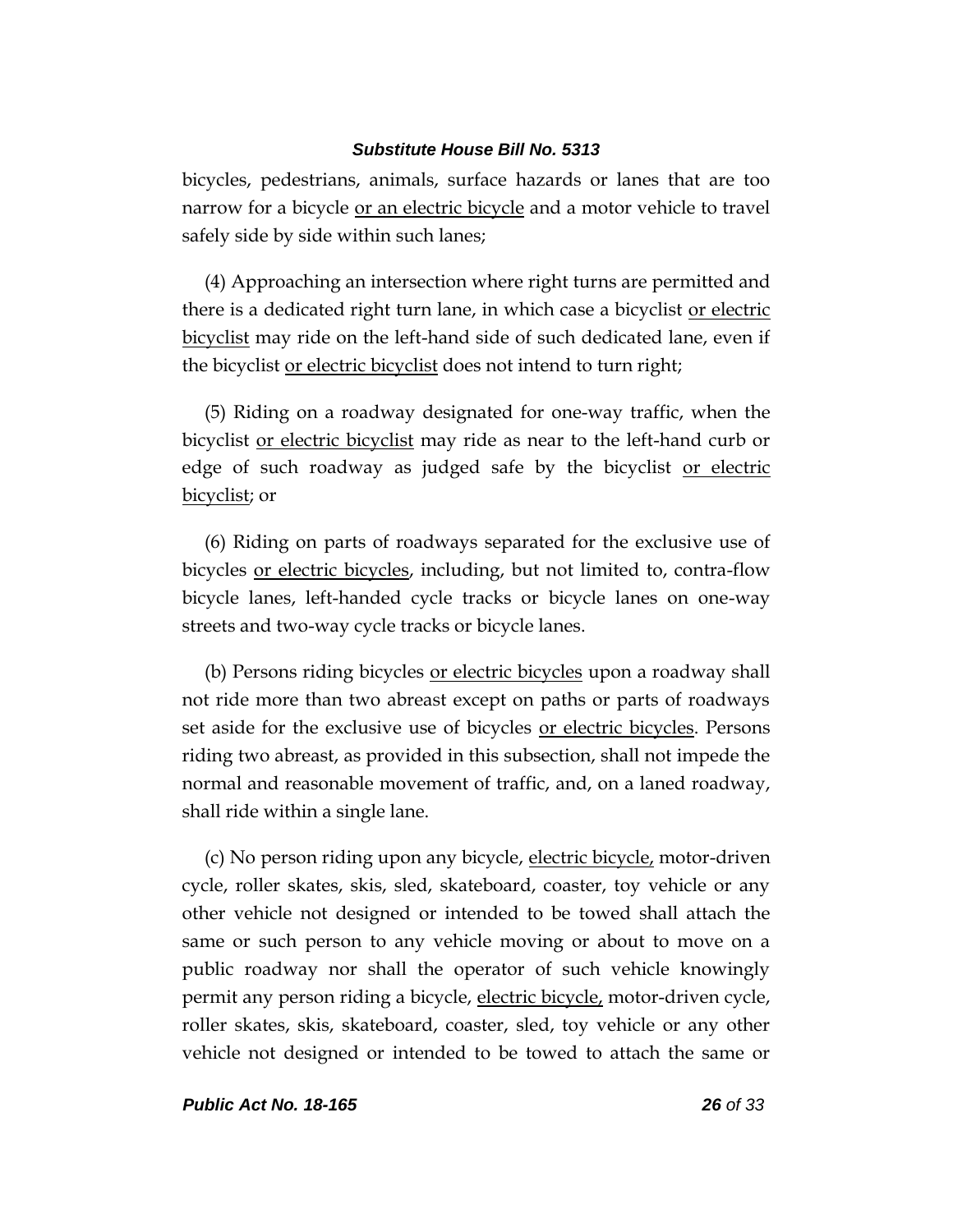such person to such vehicle so operated or about to be operated, provided any person operating a bicycle solely by foot or hand power may attach a bicycle trailer or semitrailer thereto, provided such trailer or semitrailer is designed for such attachment.

(d) No person operating a bicycle, as defined **[**by**]** in section 14-286, or an electric bicycle upon a roadway, path or part of roadway set aside for exclusive use of bicycles or electric bicycles shall carry on such bicycle <u>or electric bicycle</u> a passenger unless such bicycle or electric bicycle is equipped or designed to carry passengers, provided any person who has attained the age of eighteen years may carry any child while such person is operating a bicycle propelled solely by foot or hand power, provided such child is securely attached to his person by means of a back pack, sling or other similar device. The term "child", as used in this subsection, means any person who has not attained the age of four years.

(e) No person operating a bicycle, as defined **[**by**]** in section 14-286, or an electric bicycle shall carry any package, bundle or other article which prevents such person from using both hands in the operation of such bicycle or electric bicycle. Each person operating such bicycle or electric bicycle shall keep at least one hand on the handlebars thereof when such bicycle <u>or electric bicycle</u> is in motion.

(f) Violation of any provision of this section shall be an infraction.

Sec. 13. Section 14-286c of the 2018 supplement to the general statutes is repealed and the following is substituted in lieu thereof (*Effective October 1, 2018*):

(a) Each person riding a bicycle or an electric bicycle, as defined in section 14-1, as amended by this act, upon the traveled portion of a highway and intending to make a left turn after proceeding pursuant to the provisions of section 14-244 or subsection (b) of this section may,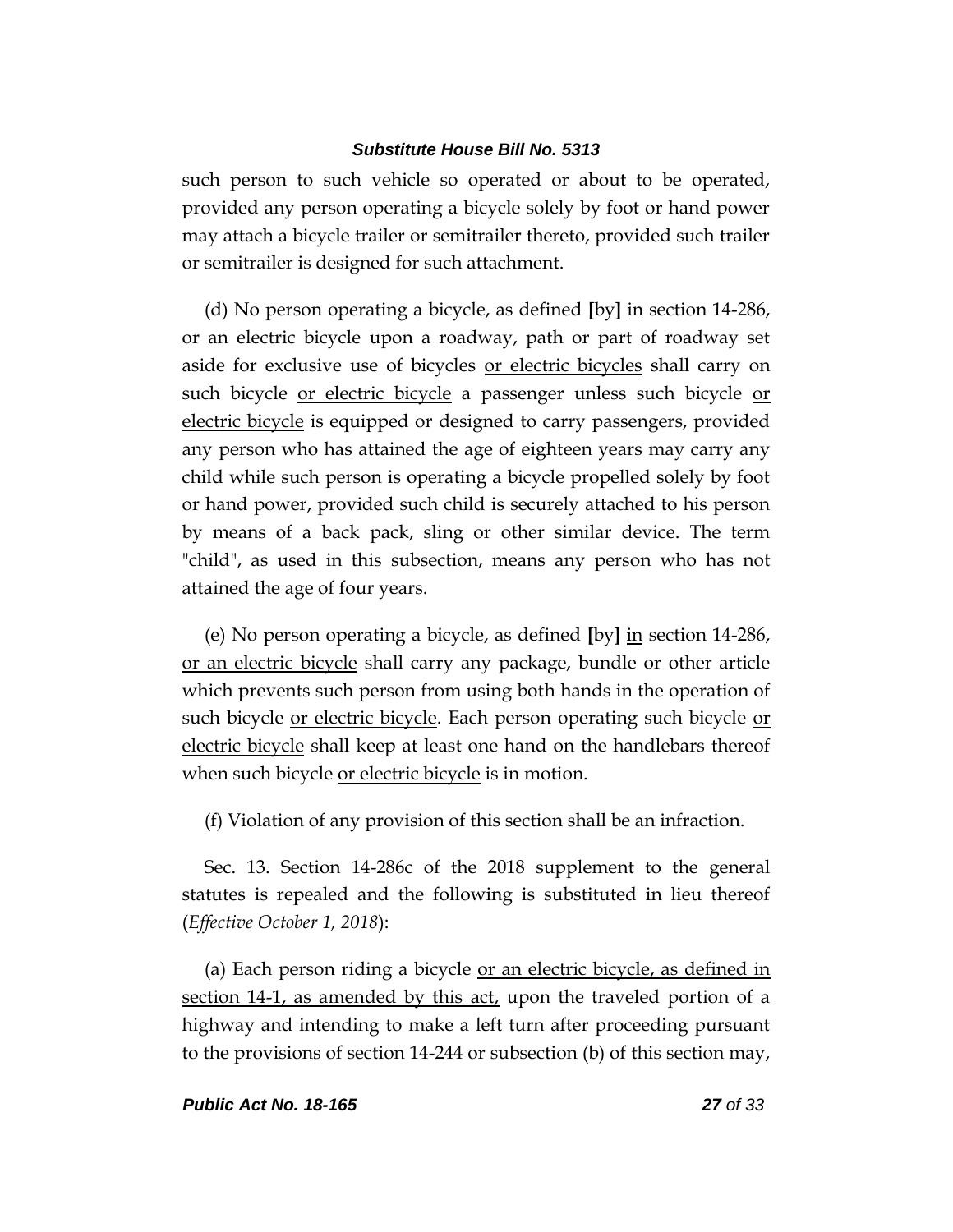in lieu of the procedure prescribed by section 14-241, approach as close as practicable to the right-hand curb or edge of the highway, proceed across the intersecting roadway and make such turn as close as practicable to the curb or edge of the highway on the far side of the intersection, provided such procedure is not prohibited by any regulation issued by any town, city, borough or the Office of the State Traffic Administration.

(b) Each person riding a bicycle or an electric bicycle, as defined in section 14-1, as amended by this act, upon the traveled portion of a highway and intending to make a right turn may in lieu of the procedure prescribed by section 14-244, before turning and while in motion or if stopped while waiting to turn signal such turn by extending his right hand and arm horizontally with forefinger extended.

(c) No person operating a bicycle or an electric bicycle, as defined in section 14-1, as amended by this act, upon the traveled portion of a highway and intending to make a right or left turn shall be required when making a signal of such intention to make such signal continuously.

Sec. 14. Section 14-288 of the general statutes is repealed and the following is substituted in lieu thereof (*Effective October 1, 2018*):

(a) Each bicycle or electric bicycle operated upon the public highway, during the times or under the conditions as provided in subsection (a) of section 14-96a, shall display a lighted lamp upon the forward part of such bicycle <u>or electric bicycle</u>. Such lamp shall, when lighted, emit a white light which in clear weather shall be visible at a distance of not less than five hundred feet in the direction in which such bicycle <u>or electric bicycle</u> is proceeding. Each bicycle <u>or electric</u> bicycle shall also, at all times, be equipped with a reflector or reflecting tail light lens, which reflector or lens shall be attached to the rear of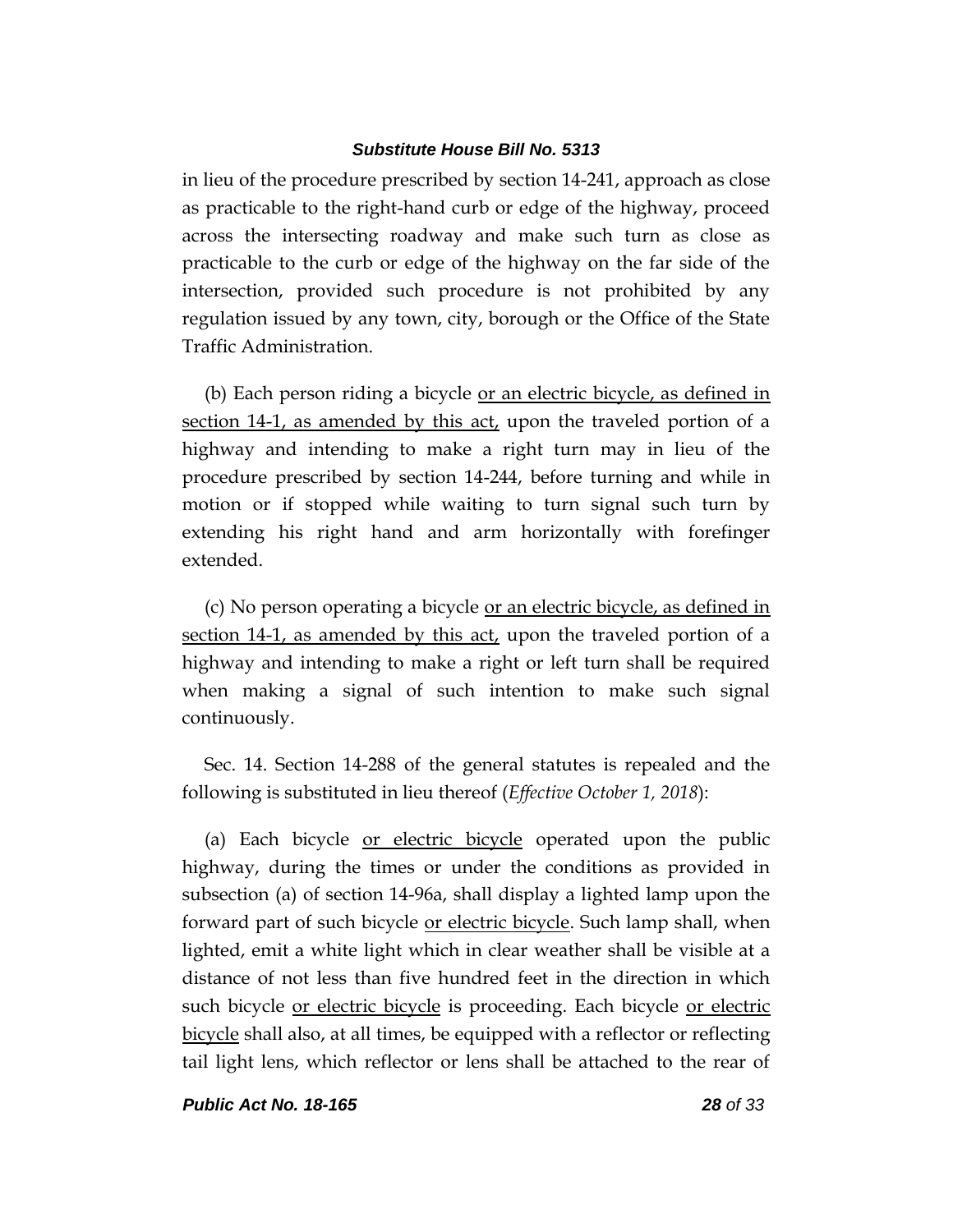such bicycle or electric bicycle in such manner as to reflect rays of light thrown upon the same, and such reflector or reflecting tail shall be visible at a distance of not less than six hundred feet from the rear when illuminated by the head lamps of a motor vehicle. Such bicycle or electric bicycle shall also be equipped with reflective material so placed and of sufficient size and reflectivity to be visible from both sides of such bicycle <u>or electric bicycle</u> at a distance of not less than six hundred feet when illuminated by the head lamps of a motor vehicle. Each bicycle or electric bicycle shall also, at all times, be equipped with a braking device sufficient to enable the operator thereof to stop within twenty-five feet on dry, level and clean pavement when moving at a speed of ten miles per hour. No person shall equip a bicycle or an electric bicycle with a siren or device which emits a whistle or use a siren or device which emits a whistle while operating a bicycle <u>or an</u> electric bicycle.

(b) Operation of a bicycle or an electric bicycle in conflict with any provision of this section shall be an infraction.

Sec. 15. Section 14-289 of the general statutes is repealed and the following is substituted in lieu thereof (*Effective October 1, 2018*):

Each town, city and borough shall have authority to make any ordinance not inconsistent with section 14-286 or 14-288, as amended by this act, or any regulation of the Office of the State Traffic Administration issued pursuant to section 14-298, as amended by this act, respecting governing and controlling the use of bicycles and electric bicycles within such town, city or borough, with appropriate penalties for violation thereof, which ordinances may include provisions requiring annual licensing of bicycles or electric bicycles and providing for registration of any sale of, or change of ownership in, a bicycle or an electric bicycle.

Sec. 16. Subdivision (1) of section 14-297 of the general statutes is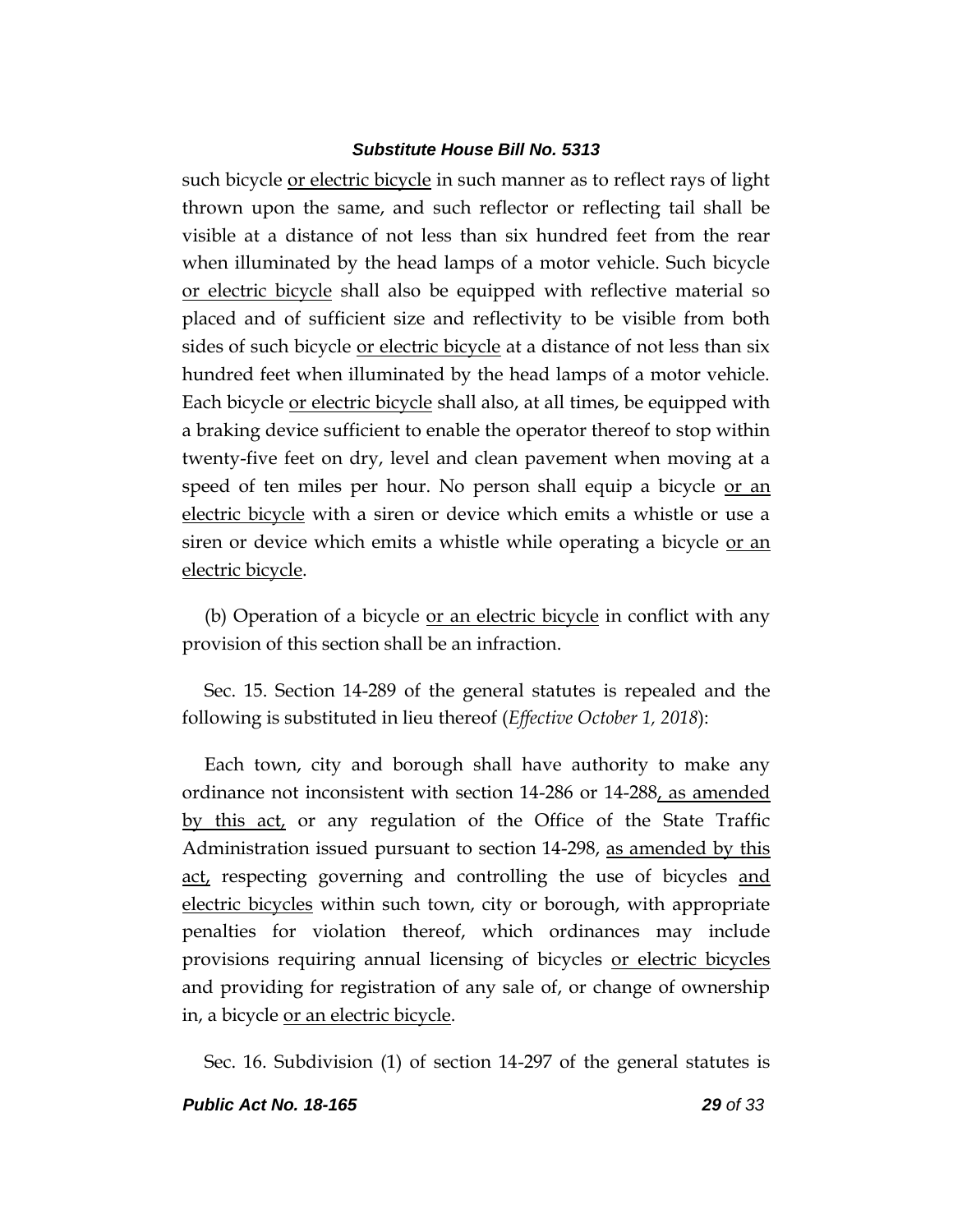repealed and the following is substituted in lieu thereof (*Effective October 1, 2018*):

(1) The following terms shall be construed as they are defined in section 14-1: "Authorized emergency vehicle", "class 1 electric bicycle", "class 2 electric bicycle", "class 3 electric bicycle", "driver", "electric bicycle", "head lamp", "highway", "intersection", "limited access highway", "motor vehicle", "number plate", "operator", "person", "rotary" or "roundabout", "shoulder", "stop", "truck", "vehicle";

Sec. 17. Section 14-298 of the general statutes is repealed and the following is substituted in lieu thereof (*Effective October 1, 2018*):

There shall be within the Department of Transportation the Office of the State Traffic Administration, which shall constitute a successor to the State Traffic Commission, in accordance with the provisions of sections 4-38d, 4-38e and 4-39. For the purpose of standardization and uniformity, said office shall adopt and cause to be printed for publication regulations establishing a uniform system of traffic control signals, devices, signs and markings consistent with the provisions of this chapter for use upon the public highways. The Commissioner of Transportation shall make known to the General Assembly the availability of such regulations and any requesting member shall be sent a written copy or electronic storage media of such regulations by said commissioner. Taking into consideration the public safety and convenience with respect to the width and character of the highways and roads affected, the density of traffic thereon and the character of such traffic, said office shall also adopt regulations, in cooperation and agreement with local traffic authorities, governing the use of state highways and roads on state-owned properties, and the operation of vehicles, including, but not limited to, motor vehicles, as defined in section 14-1, as amended by this act, **[**and**]** bicycles, as defined in section 14-286, and electric bicycles thereon. A list of limited-access highways shall be published with such regulations and said list shall

*Public Act No. 18-165 30 of 33*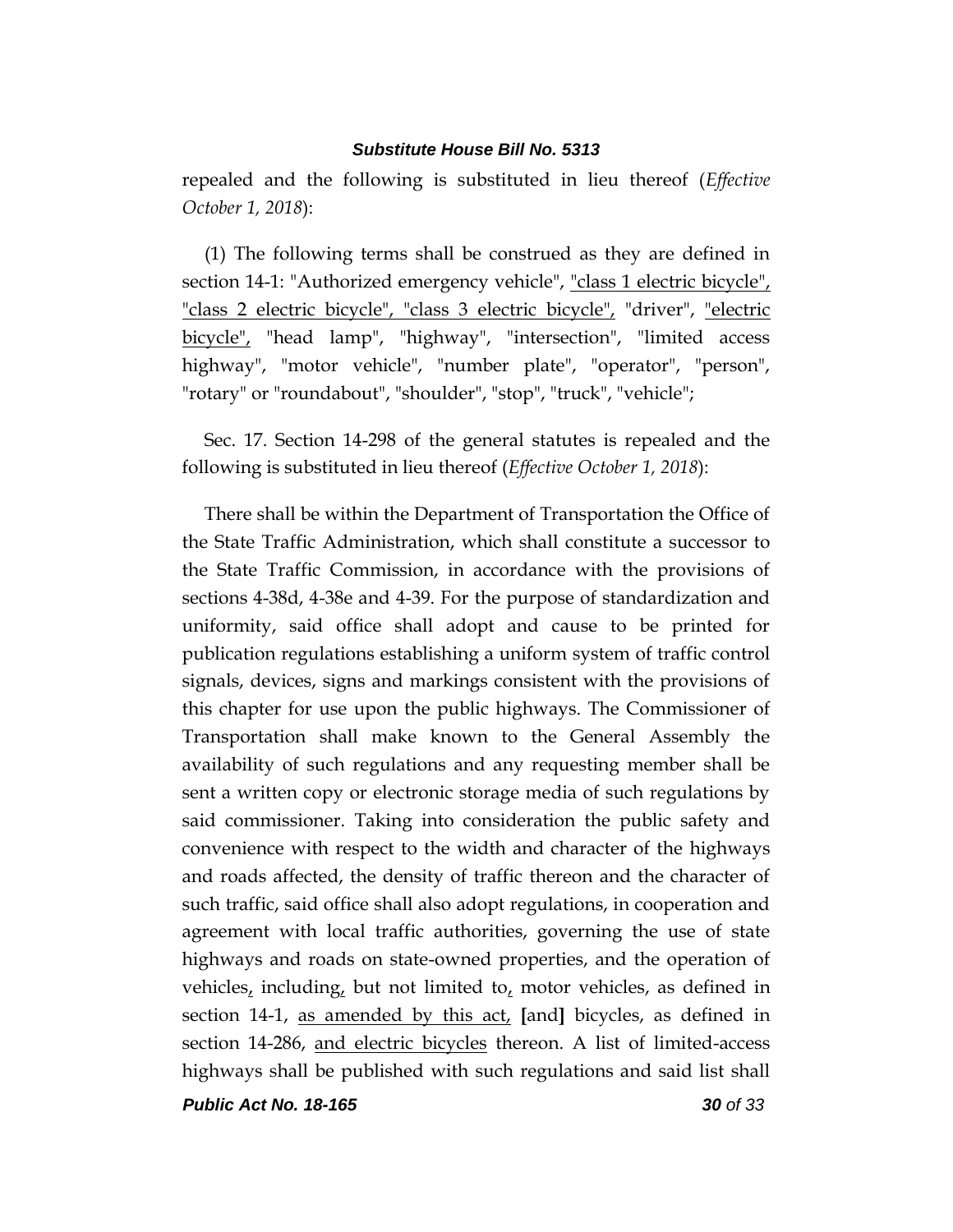be revised and published once each year. The Commissioner of Transportation shall make known to the General Assembly the availability of such regulations and list and any requesting member shall be sent a written copy or electronic storage media of such regulations and list by the commissioner. A list of limited-access highways opened to traffic by the Commissioner of Transportation in the interim period between publications shall be maintained in the Office of the State Traffic Administration and such regulations shall apply to the use of such listed highways. Said office shall also make regulations, in cooperation and agreement with local traffic authorities, respecting the use by through truck traffic of streets and highways within the limits of, and under the jurisdiction of, any city, town or borough of this state for the protection and safety of the public. If said office determines that the prohibition of through truck traffic on any street or highway is necessary because of an immediate and imminent threat to the public health and safety and the local traffic authority is precluded for any reason from acting on such prohibition, the office, if it is not otherwise precluded from so acting, may impose such prohibition. Said office may place and maintain traffic control signals, signs, markings and other safety devices, which it deems to be in the interests of public safety, upon such highways as come within the jurisdiction of said office as set forth in section 14-297. The traffic authority of any city, town or borough may place and maintain traffic control signals, signs, markings and other safety devices upon the highways under its jurisdiction, and all such signals, devices, signs and markings shall conform to the regulations established by said office in accordance with this chapter, and such traffic authority shall, with respect to traffic control signals, conform to the provisions of section 14-299, as amended by this act.

Sec. 18. Subsection (a) of section 14-300i of the 2018 supplement to the general statutes is repealed and the following is substituted in lieu thereof (*Effective October 1, 2018*):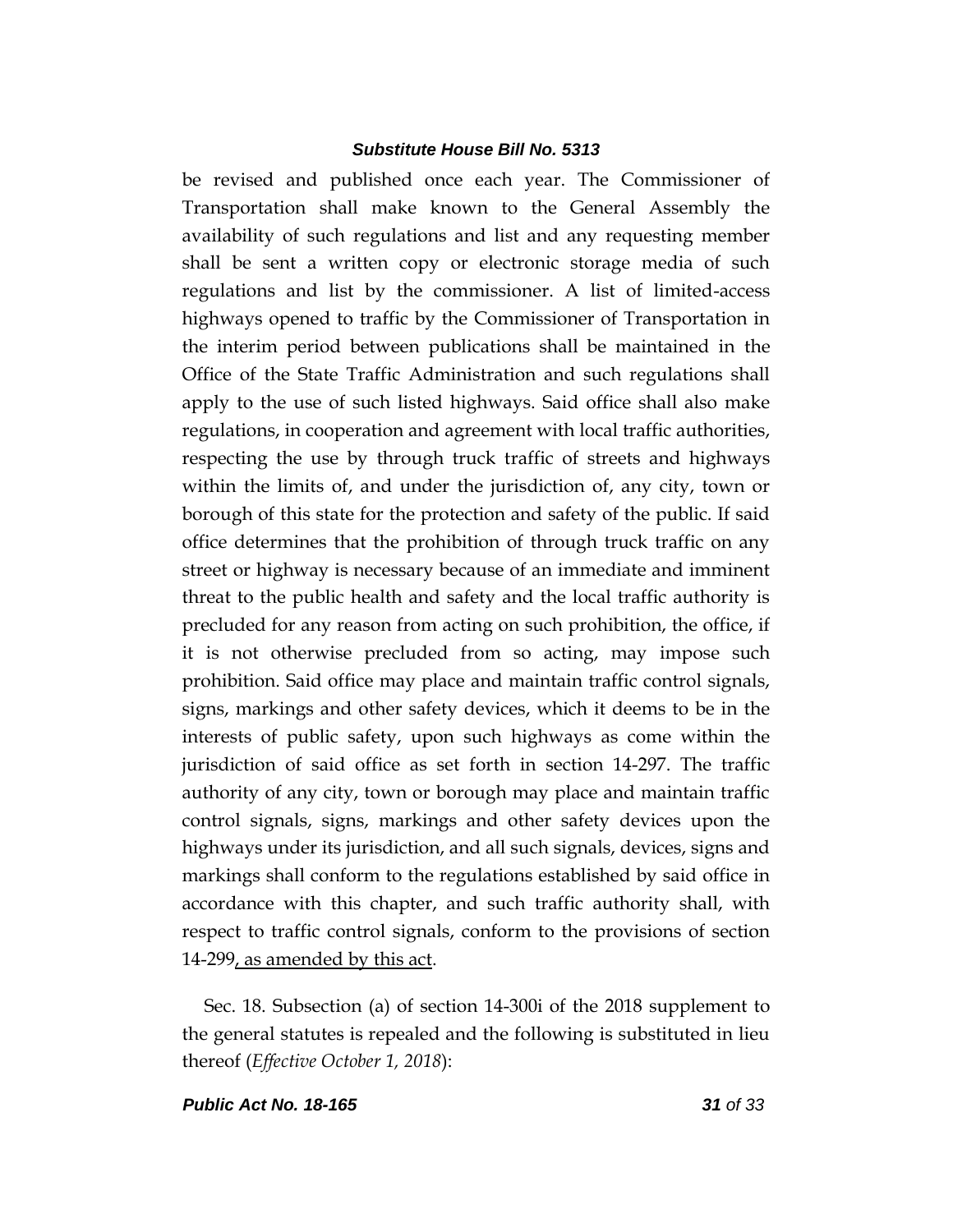(a) As used in subsection (b) of this section, (1) "vulnerable user" means: (A) A pedestrian; (B) a highway worker; (C) a person riding or driving an animal; (D) a person riding a bicycle <u>or an electric bicycle</u>; (E) a person using a skateboard, roller skates or in-line skates; (F) a person operating or riding on an agricultural tractor; (G) a person using a wheelchair or motorized chair; and (H) a person who is blind and such person's service animal, and (2) "public way" includes any state or other public highway, road, street, avenue, alley, driveway, parkway or place, under the control of the state or any political subdivision of the state, dedicated, appropriated or opened to public travel or other use.

Sec. 19. Subdivision (82) of section 12-412 of the 2018 supplement to the general statutes is repealed and the following is substituted in lieu thereof (*Effective October 1, 2018*):

(82) (A) The sale of and the storage, use or other consumption of any commercial motor vehicle, as defined in subparagraphs (A) and (B) of subdivision **[**(16)**]** (19) of section 14-1, as amended by this act, that is operating pursuant to the provisions of section 13b-88 or 13b-89, during the period commencing upon its purchase and ending one year after the date of purchase, provided seventy-five per cent of its revenue from its days in service is derived from out-of-state trips or trips crossing state lines.

(B) Each purchaser of a commercial motor vehicle exempt from tax pursuant to the provisions of this subsection shall, in order to qualify for said exemption, present to the retailer a certificate, in such form as the commissioner may prescribe, certifying that seventy-five per cent of such vehicle's revenue from its days in service will be derived from out-of-state trips or trips crossing state lines. The purchaser of the motor vehicle shall be liable for the tax otherwise imposed if, during the period commencing upon its purchase and ending one year after the date of purchase, seventy-five per cent of the vehicle's revenue

*Public Act No. 18-165 32 of 33*